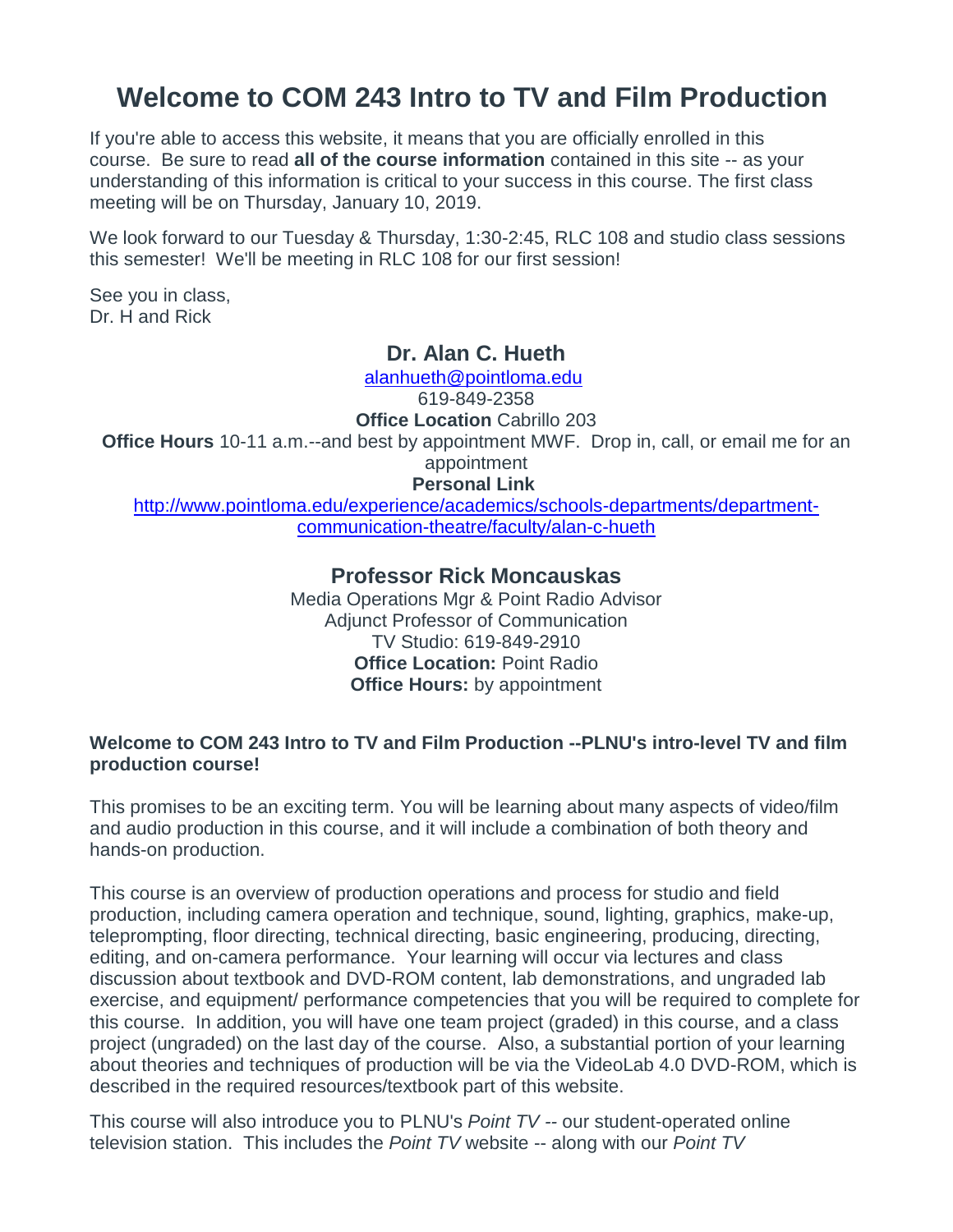*Facebook* and *Vimeo* pages. This includes an introduction to the programming and management staff responsible for the production and exhibition of all programs produced in the COM 425 TV Workshop class. You will also be allowed to serve as studio or field production crew for *Point TV* projects with the TV Workshop class--for extra credit points. The requirements for this part of the course are described in the "Assignments" section of this website.

### **Teamwork AND Specialization:**

Producing a television program requires teamwork. Therefore, it is necessary to have at least a general knowledge and understanding of the various staff and crew positions involved in producing a program. Also, depending upon where you work after you graduate from PLNU, you may be called on to "wear many hats"--writing, directing, editing, etc. Such "oneperson bands" are common, so a diverse knowledge of production is also important in these situations. You do not have to be an expert on everything, but you must at least have some knowledge of the basic technical and creative aspects of each area of production. Specialization still is a part of production, however, every responsibility is affected by the others in the production process. Therefore, you need to begin to develop a working knowledge of all aspects of television production at an early stage.

### **Multiple Skills:**

This field requires many different kinds of skills--especially good interpersonal skills. One might say that television production is "interpersonal-relations intensive"--that is, (ideally), in order to get your foot in the door and succeed and advance, you must be good at what you do and nice to work with. You need to develop your interpersonal skills and, especially at this level, primadonna attitudes are frowned upon. Things honored in TV and film (and just about every other field) are initiative, energy, enthusiasm, dependability, and humility. These are most important, and will affect my evaluation (and studio mgt, and your peer's evaluation) of you as a prospective TV/film producer. In this course (and in future media production courses), you might be called on to record sound, run camera, carry something (serve as a PA or "grip"), climb a ladder and hang/adjust a light, or just sweep the floor. In other words, be prepared to "get your hands dirty"--no matter how menial you may consider the task to be.

### **Professional Socialization:**

Based on these assumptions, the challenge in this course is to begin to do the following: exhibit initiative, energy, enthusiasm, dependability, and humility--all in the process of beginning to understand and master the various positions in the production process. It will also provide you the opportunity to display your stewardship abilities. We are all stewards of our time, talent, and treasure. You'll display your stewardship of time via your ability to make this course a priority by getting things done on-time. You'll display your stewardship of talent by working well with others and doing well in your exercises, competencies, and assignments. And you'll display your stewardship of treasure by taking care of the equipment-technology entrusted to you in this course. You will be expected to take care of all equipment you use like it is your own and is irreplaceable. These are all important parts of your "professional socialization" in this field, and each is extremely important in your future success working in TV/film.

### **Resources**

All students will need to have access to the following resources for this course.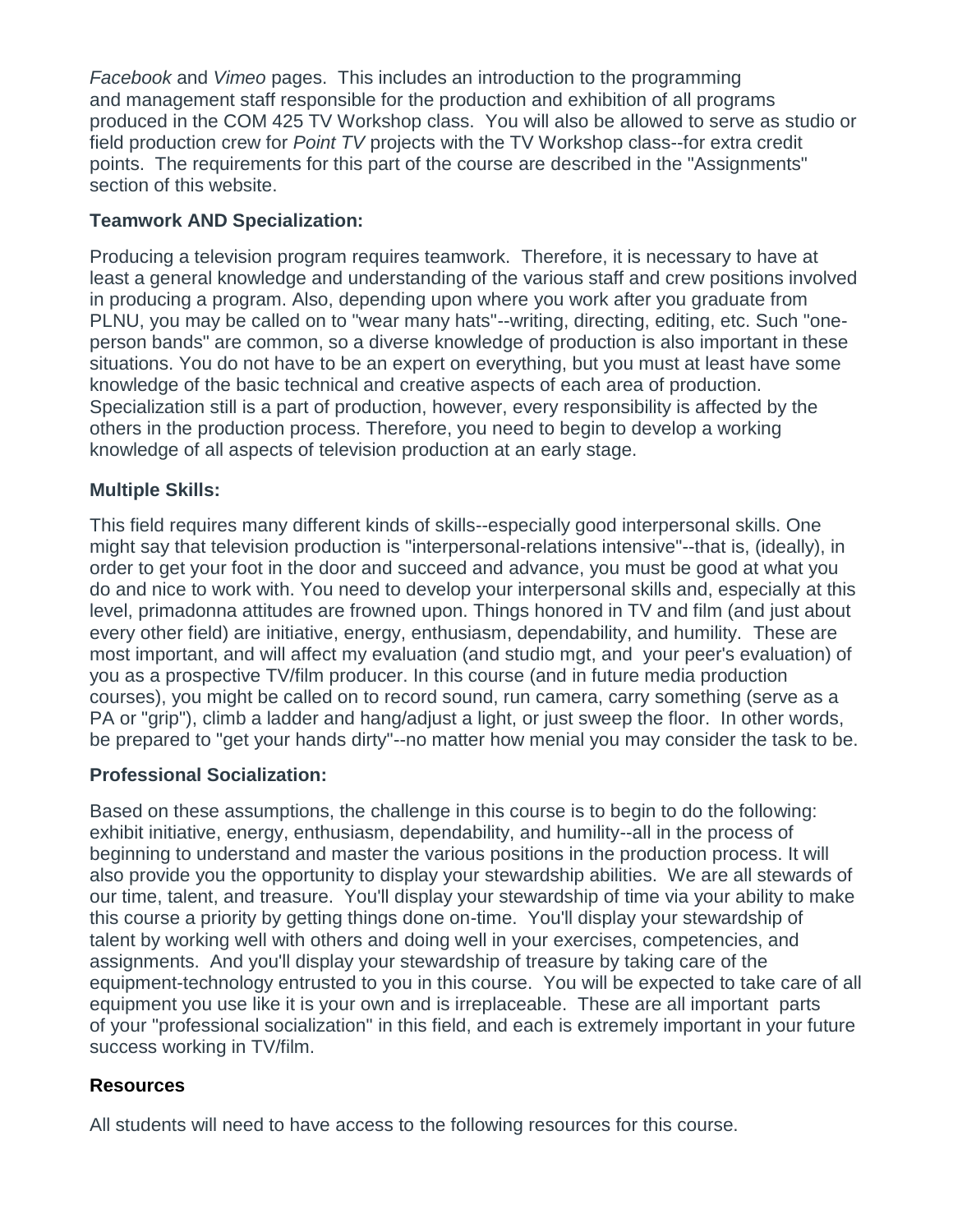\* Television Production Handbook (11th edition), by Herb Zettl (Wadsworth-Cengage Learning)

- \* Video Lab DVD-ROM 4.0 and your own computer for loading and operation
- \* One DVD (to dub and submit your editing competency)
- \* One audio headset w/mini plug (for edit workshops in the Bresee or Mac Lab)

The textbook and DVD-ROM are available at the reserve desk in the library...just ask for the COM 243 textbook OR the VideoLab DVD-ROM...and you can check them out for two hours in the library. I'm told that there are several books, and there are ten (10) copies of the VideoLab DVD-ROM. You can purchase a DVD for your editing competency from Rick at the studio. Plan to use your own headset for the editing workshops.

### **A LAPTOP OR SMART PHONE**

The course will include six (6) in-class online quizzes that must be taken on a laptop or smart phone that can access the course's Canvas website. Be sure to bring them to class on the scheduled quiz dates -- see the "Modules"-"Schedule" page for quiz dates.

### **RECORDING CARDS**

Each student will be provided one card for shooting production exercises and the group project. Any additional cards will be the individual student's/group responsibility to purchase. Also, make sure that you label your card with your name neatly printed on the label (provided) that is attached to the package of the card. **I will not accept any cards (for exercises, group projects, etc.) that are not labeled and not placed in the package that the card came with.**

### **Edit Bays, Check-Out/Check-In Hours, and TA's:**

The edit bays are open and available (along with equipment) when Rick Moncauskas or our Technical Assistants (TA's) are working. The TA's for this semester are:

Eliza Jason, Sr, Media Com-Production Natalie Mooney, Sr., Media Com-Production Riley McQuown, Sr., Media Com-Production Acacia Laliotis, Soph., Media Com-Production Sommer Fox, Soph., Media Com-Production Rio Gifford, Senior, Media Com-Performance

The editing and equipment hours will be posted on the bulletin board by the second week of the semester. These hours fall within the library hours--see below--however, the edit bays will not be open at all hours that the library is open... just so you know. Friday access will be limited to a couple of hours in the afternoon, and weekend access will be based solely on TA availability. If you have questions about this, please talk with Rick Moncauskas, Media Operations Manager, about this. His office is in the studio complex.

#### **Point TV Leaders:**

You'll be working with the Point TV management team (and other advanced students) in COM 425.

**Station Manager:** Eliza Jason, Sr, Media Com-Production **Public Relations:** Brooke Sargent, Sr., Broadcast Journalism **Social Media:** Natalie Mooney, Sr., Media Com-Production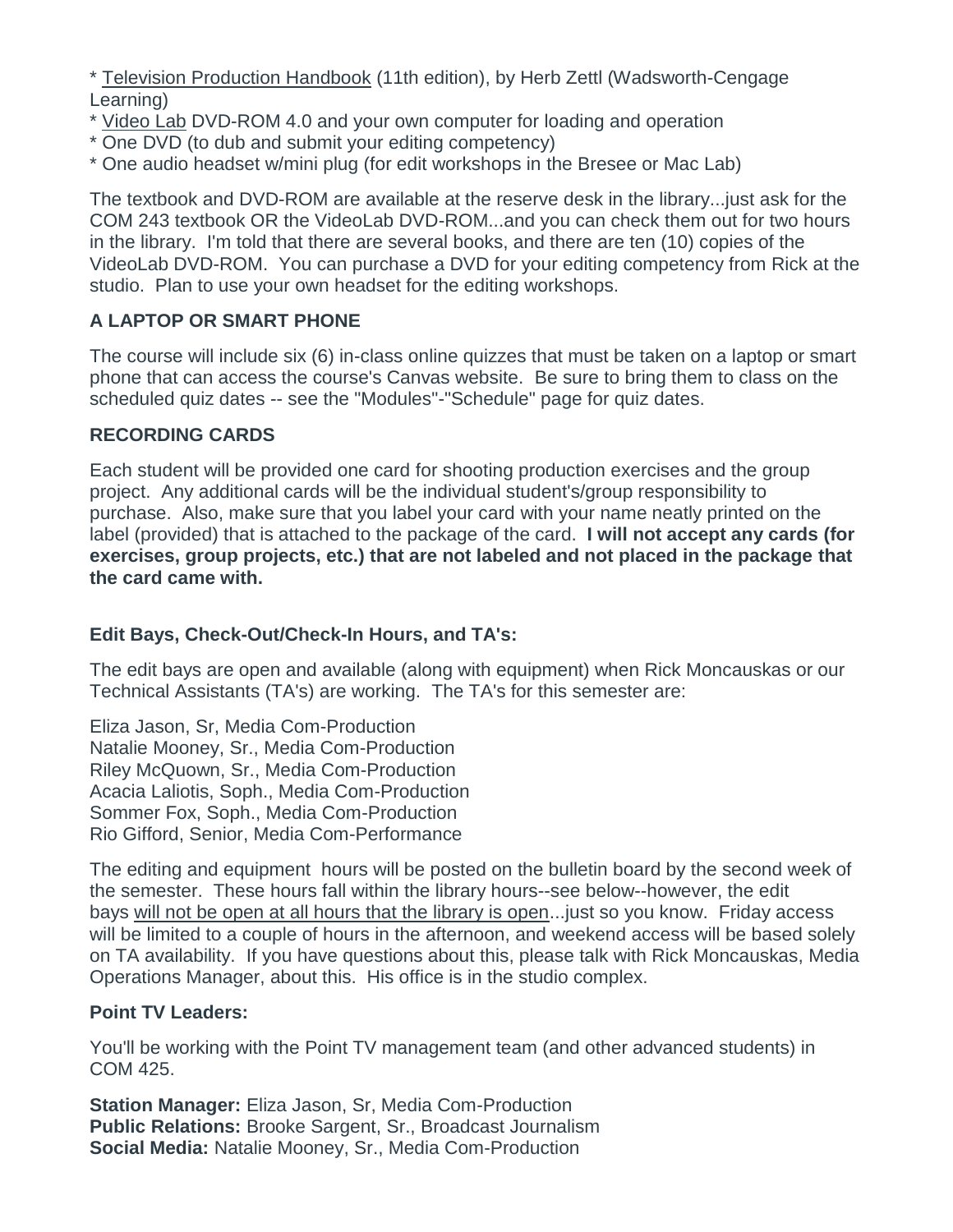*Loma Sports Tonight* **Manager:** Dakota Campagna, Sr., Media Com-Production **Productions Manager:** Carter Wood, Jr., Media Com-Production

### **Watch Our** *Point TV* **Shows**

See all kinds of projects and films that can inform, inspire, and stir some creative thinking for this course and beyond.

Here's the *Point TV* website that includes show descriptions, production schedules, crew lists for shows, press releases/news about the latest news about the station and the media com and broadcast journalism students and their activities.

### **Student Learning Outcomes (SLO's)**

As a result of this course, students will display knowledge and/or skill in the following areas:

1. Basic technical and creative skills in the following areas: studio and field camera operation, audio production, video switching, graphics, teleprompter operation, lighting, make-up, basic engineering, camera and performer/actor staging, studio and field directing, scriptwriting and script breakdowns, digital-non-linear editing (Adobe Premiere software), and the writerproducer and performer roles in television/film production;

2. Basic principles of video and audio signal monitoring and processing;

3. Television production language and processes, and the unique demands and challenges of the production process; and

4. Through all of this, students will begin to exhibit a professional attitude and a sense of professional production values.

### **Course Activities**

This course will include the following activities:

- Self-guided lectures, video and graphical examples, and interactive activities on the basic areas of production on the VideoLab DVD-ROM
- Six (6) in-class, online, and timed quizzes on production (from the *VideoLab DVD-ROM*), including: process, camera, lighting, audio, switching, and editing
- Completion of thirteen (13) "Production Competencies" on camera, sound, lighting, etc. (see assignments page for more details)
- In-class lectures, discussion, and labs on TV/film production techniques
- Screening examples of outstanding student and professional television & film programs
- Equipment demonstrations and labs
- Two (2) 3-hour evening editing workshops (Adobe Premiere software) REQUIRED PARTICIPATION TO PASS THIS COURSE--see dates on course schedule and put these dates on your calendar!
- Individual, ungraded production exercises
- Serve as an observer or production crew member in one (or more) of the COM 425 TV Workshop course's *Point TV* television or film programs (4 hours minimum--with extra credit points for additional hours)
- Production of one (1) short TV/film project (group project)-- a news package, short documentary film, or short film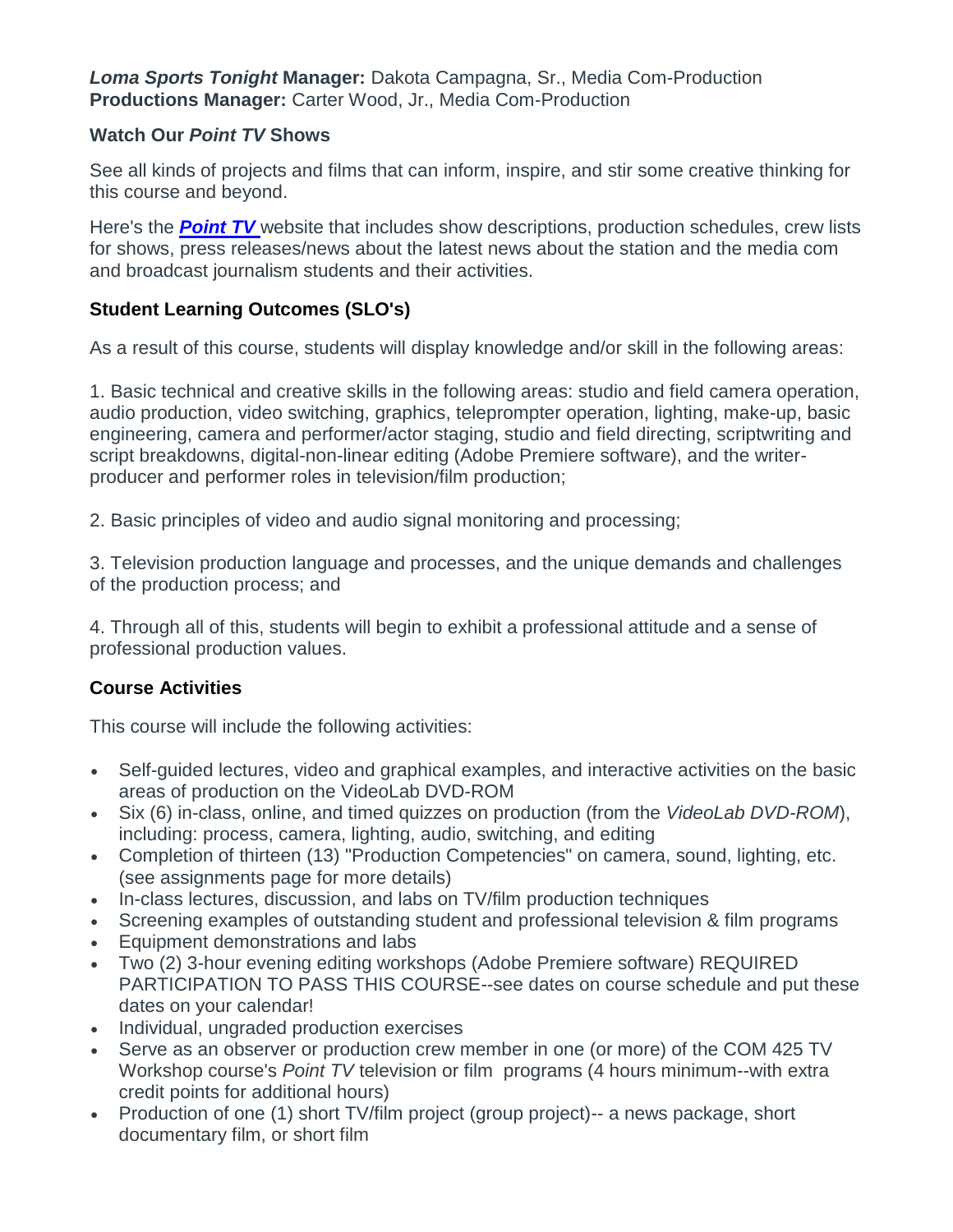• Production of class project: *Studio 243*--a live-to-tape studio based interview show featuring this semester's group projects and a member of each project's crew

### **Lectures**

#### **Lecture sessions will occur in two different venues:**

- 1. In regular class and lab sessions; and
- 2. In the VideoLab 4.0 DVD-ROM

### **The lectures will be on the topics listed below:**

 Camera operation and technique--framing, composition, and the technical aspects of video camera operation

Sound--including microphone types, pick-up patterns, recording techniques, levels, mixing, etc.

Lighting--for news, dramatic effect, etc.. Technique based on purpose, tone, and task

Directing--including camera angles and staging, camera movement, talent staging and movement for drama, news, and interview shows; also, basic directing language and technique for studio interview and news shows

- Technical directing--including switcher operation for multi-camera live and live-to-tape production
- Editing--including basic operational characteristics and techniques of Final Cut Pro editing software

Graphics--including purpose, and the basics of color, contrast, backgrounds, fonts and other aspects of graphic design for television and film (and a studio character generator and FCP graphics operations)

Basic engineering--including color balancing, shading (f-stop/iris control), and basic waveform monitor

Teleprompter operation--including text entry and operation for studio production

Producing--including project planning, crew assignments and meetings, project organization, and the basics of television scriptwriting

Basic performance--including narration for on and off-camera performance

- We will also spend some time doing viewing, analysis, and critique of selected professional and past student television projects, along with student exercises that are assigned throughout the semester.
- **You will also have lectures in two REQUIRED ATTENDANCE, evening Adobe Premiere editing workshops--see "Schedule" page on this website for specific dates, times, and locations. YOU CANNOT MISS THIS. If you don't, you won't pass the course. So, be sure to see the scheduled editing workshops, and put it on your calendar...and make sure your employer (or whoever needs to know) that you will not be available those two nights.**

**COURSE POLICIES: Recording Permissions, Copyright & Equipment Use, and Internet Posting**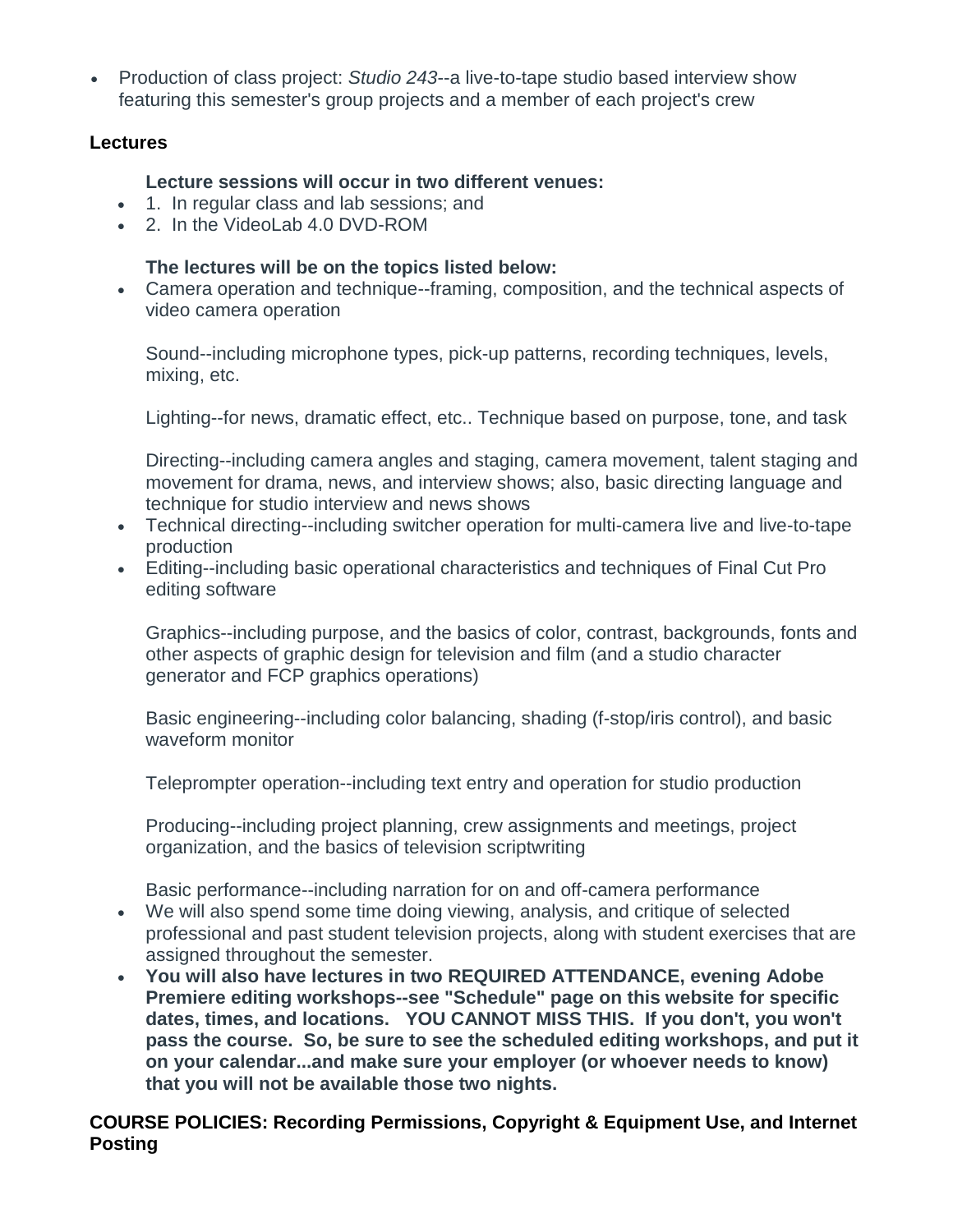- Recording Permission Process
- First: **to shoot indoors** you must secure permission, in advance, if you wish to shoot INSIDE a building. We have a list of the phone numbers of the various building managers on campus, including dorms, that you can have a copy of to take with you.
- Plan ahead! You must secure permission from the building manager BEFORE you can shoot in their building. Don't assume you can get permission just before OR on your way to the shoot. Ideally, it's best to request this kind of thing a week or more in advance. Some building managers may be okay with one (1) day prior to your shooting date -- but don't depend on it. Also, when you check out equipment, you will be issued a "Press Pass"—to be worn by the camera operator for the shoot—which lets the building managers know that you're PLNU students and are working on a PLNU class project.
- Second: **to record outdoors**. We have arranged a system with Public Safety whereby, if you are shooting in an exterior common area (ie. outdoor areas between or around buildings), you have permission to shoot in those public areas on campus. That system is the "press pass." IF YOU ARE WEARING the press pass that will be in your camera bag when you check out your gear, you have permission from our department, and public safety, to shoot video outdoor on the PLNU campus. You need special permission to shoot in and around the Fermanian Business Center. Please call and get permission early. The camera operator must wear the "press pass."
- Third: **to record off campus**. You are responsible to obtain permission for all offcampus shoots. This means that if you are setting up a tripod and/or lighting and any kind of extensive sound systems with crew and talent in public or private areas, you are responsible for getting permission to shoot--depending which entity (the city, county, state, or federal govt) "owns"/is responsible for that property. If you are shooting indoors on private property, you must get permission from the property owner. This can often require that you show that you have liability insurance--which PLNU provides for student shoots. You must contact Jim Bergherm in PLNU accounting office about insurance forms.
- COPYRIGHT POLICY
- If you shoot video with signage (ie. Coca-cola) in the picture you must obtain the rights to show their logo in your footage if you plan to make your video public in any way. An example would be if you want to enter your video into a festival or post it on YouTube. This goes for PLNU signage as well. If you plan to have PLNU logos or signage in your video, you need to get permission from the school to use their copyrighted identifiers. The reason for this is clear. If your video defames the school in any way, you will not get permission. (The same is true of Coca-cola.) In most cases, assuming you are not doing anything to denigrate or besmirch the reputation of the school, permission will, most likely, be granted. We want you to be aware that use of PLNU signage is not automatically assumed. My suggestion is, if you want to do something controversial, don't include signage (PLNU or other) in your footage.
- COPYRIGHT RELEASE
- The PLNU Dept of Communication and Theatre owns the copyright to all student video and film projects created as individual or group projects. This includes projects created by the use of student's personal equipment OR the university's equipment in regular production courses and independent practicum course credit projects. The department has the right to make copies of student video and film projects, and display them on PLNU's Channel 23--the closed-circuit student cable channel, on the Point TV Vimeo channel, and at conferences and conventions for educational and program promotion purposes.
- EQUIPMENT USE FOR PROFESSIONAL PROJECTS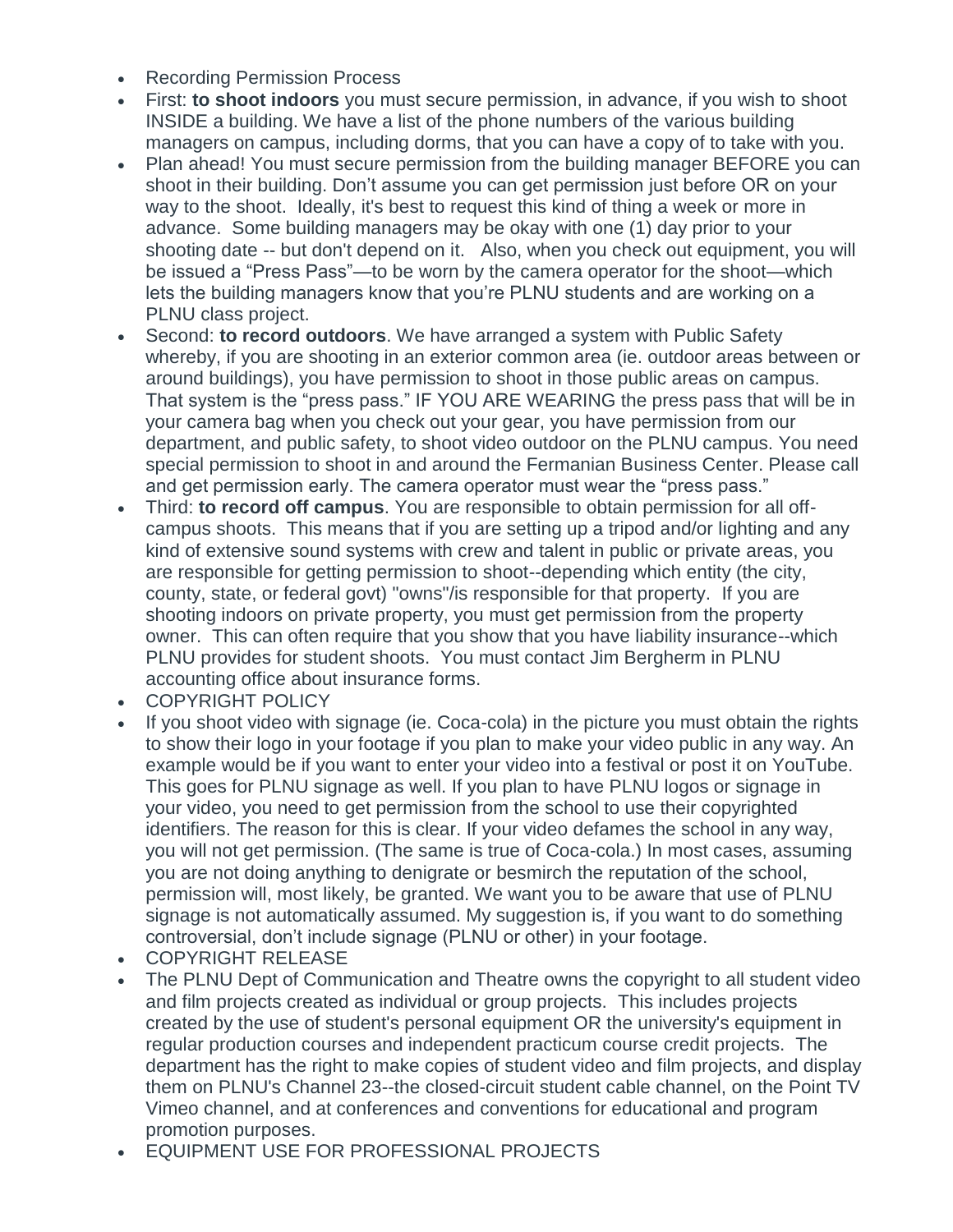- The student **cannot use** equipment for professional production purposes without notification to the instructor. This includes getting paid by third parties for production services using university equipment or selling partial or completed projects to third parties. If a student desires to use university equipment for professional projects and wants to rent the equipment, they may do so -- going through the request process with the instructor and studio media operations manager. Also, if a student takes on a professional project, and the project was referred to the student by university personnel or the instructor, then the project client must agree to a financial donation to the university -- above and beyond payment to the student. This amount must be negotiated by the client and the instructor.
- INTERNET POSTS OF STUDENT PROJECTS
- Students cannot put their programs on the Internet or distribute their programs in any way without university permission. The student may receive permission from the department by notifying Dr. Hueth and specifying what project they would like to distribute, in what venue (eg. YouTube, Vimeo, etc.) and when. The department will work with students to find the widest possible audience for their projects.
- NOTE: Any violation of these policies will incur loss of equipment privileges.
- **ATTENDANCE AND PARTICIPATION POLICY**
- From the Provost: Regular and punctual attendance at all classes in which a student is registered is considered essential to optimum academic achievement. Therefore, regular attendance and participation in each course are minimal requirements to be met. There are no allowed or excused absences except when absences are necessitated by certain university-sponsored activities and are approved in writing by the Provost.

Whenever the number of accumulated absences in a class, for any cause, exceeds ten percent of classes (this is equivalent to 3 class session absences in this course), the faculty member has the option of filing a written report to the Vice Provost for Academic Administration which may result in de-enrollment, pending any resolution of the excessive absences between the faculty member and the student. If more than 20 percent (6 absences in this course) is reported as missed, the faculty member may initiate the student's de-enrollment from the course without advance notice to the student. If the date of de-enrollment is past the last date to withdraw from a class, the student will be assigned a grade of "F" or "NC." There are no refunds for courses where a de-enrollment was processed.

- It is extremely important that you attend all course sessions, along with all of your scheduled project production sessions. I say this for several reasons:
- 1. Television production is a team effort and works best when the entire team is present. Always remember: others are depending on you to not only be present, but to perform well.
- 2. This is a very competitive business where the person with "the edge" will gain employment before others. The "edge" is often gained by prompt, consistent attendance in college classes.
- 3. There is much to learn, therefore, time is extremely precious.
- 4. There is very little repetition of areas in this course. Therefore, if you miss class session(s) on, say, camera or lighting (etc.), your understanding of technique and operation will be affected and, thus, it's quite likely that this lack of knowledge will be reflected in your work (your equipment competencies and especially your group project), and your grade will suffer.
- 5. Your attendance and participation grade will suffer.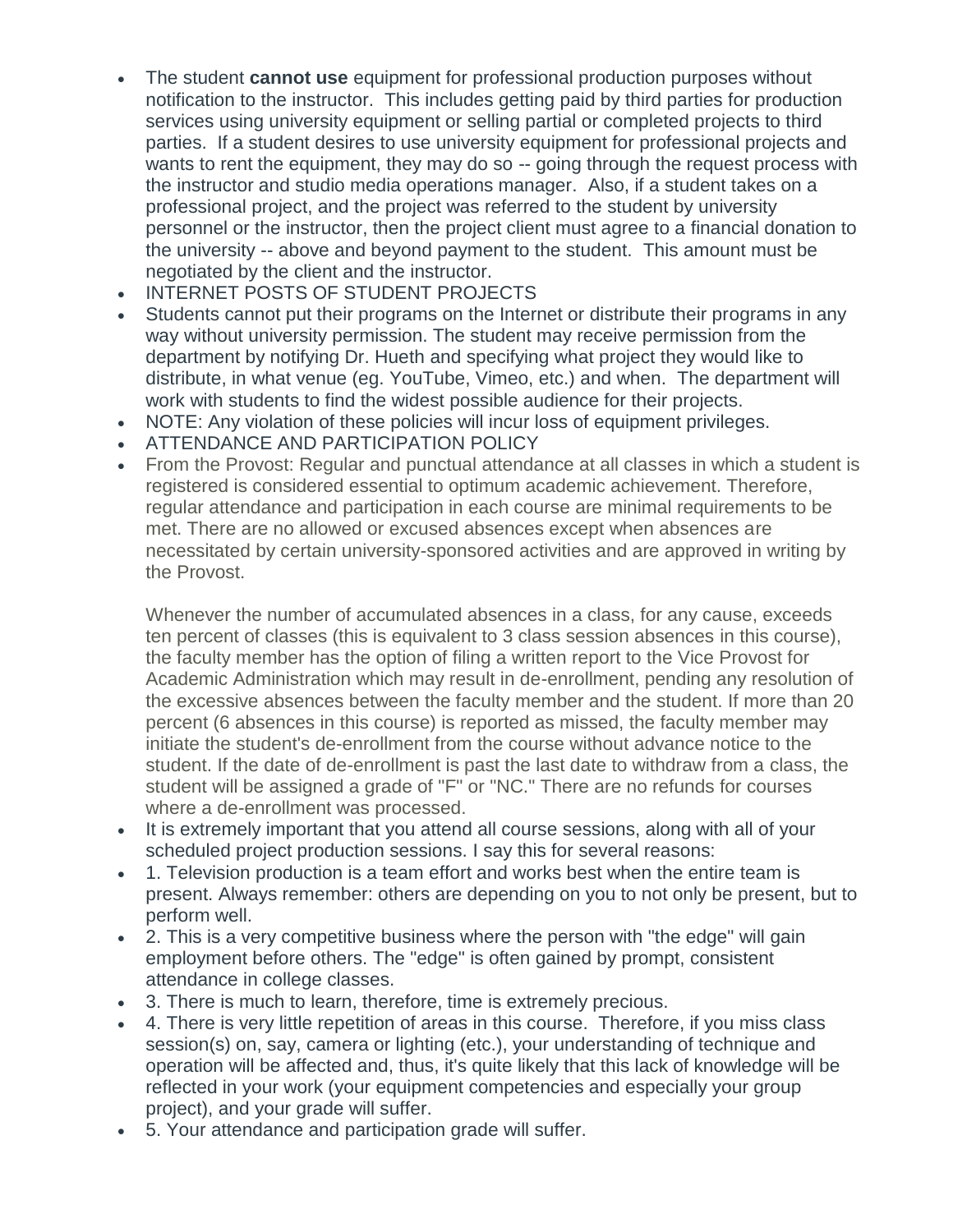- Allowances are made for extreme sickness or injury (eg. you can't walk to class), death in the family, and legitimate co- or extracurricular activities and events. If you must be absent from class, a note and/or call or visit to the instructor (or fellow student-producer if you're doing a group project shoot)--well in advance--is advised.
- EQUIPMENT AND FACILITIES
- Camcorders, microphones, lighting kits, and other equipment are available for checkout at the PLNU studio. Check-out and return times and policies are posted on the PLNU TV & Film bulletin board by the studio door. Unfortunately, we do not have enough equipment for everyone to use simultaneously. Students who do not abide by the policies will be penalized. Penalties include substantial late fee charges, and for those that abuse policies repeatedly: loss of equipment use privileges for the semester. Also, the person that checks out the equipment is responsible for the care of equipment. If equipment is lost or damaged, students are responsible for costs to replace or repair the equipment. See additional details posted on the equipment check-out policy sheet on the bulletin board by the TV studio door.
- Our equipment and facilities are not only academic labs, but are also professional production facilities for on and off-campus constituents. The success and improvement of the academic program in media studies at PLNU is dependent upon the condition, quality, and success of this facility.
- Eating and drinking is especially forbidden in the control room, the edit bays, and the studio. You will be required to clean-up, strike, and return all equipment and other items to their proper places after labs and project sessions. Also, please take everything out of the facility that you bring into the facility. If I, other faculty, or department TA's consistently find papers, books, scripts or other items traceable to a student, that student's participation grade will be affected. The studio and edit bays are work areas that need to be kept as neat and clean as possible.
- **A Final Note:** please treat equipment as if it were your own, you depended upon it for your own livelihood, and you did not have any money to fix or replace it.

# **Test Information**

- **VideoLab DVD-ROM Quizzes**
- You will have six (6) online, in-class, and timed quizzes spread throughout the semester on the textbook and VideoLab DVD-ROM content and quiz questions in each section. These sections include: process, camera, lights, audio, switcher, and editing.
- The test dates are included on the course schedule page on this website.
- **Final Exam**
- The final exam will consist of 173 selected objective questions (T/F and multiple choice) from the DVD-ROM quizzes-- AND -- selected questions from the textbook AND in-class lecture material. Here's the study guide for the textbook and in-class lecture material:

*What "pathos" is and includes The Elements of Drama What "plot" consists of The different kinds of "diction" in TV and film programs What "spectacle" consists of The meaning of "sympathy," "empathy," and "antipathy"*

- The exam will be on the Canvas website (like the VideoLab quizzes), so you will need to bring your laptop to class for the final exam.
- Test Date: **THURSDAY, MAY 2, 2019, 1:30-4:00 P.M.**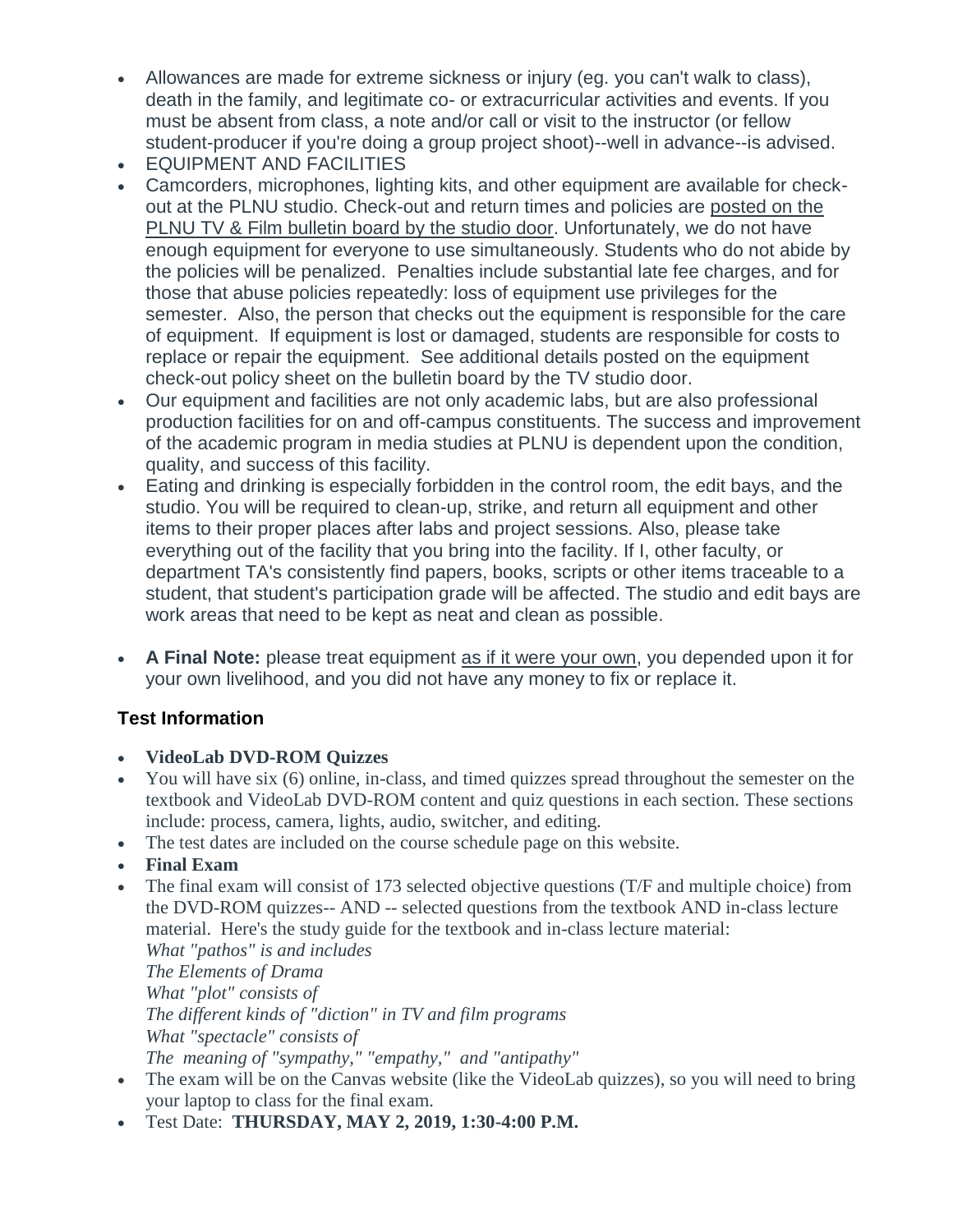### **Evaluation-Grading**

- Your grades for projects will be based upon the criteria and conventions of production identified in the VideoLab DVD-ROM, in class lectures and lab sessions, and in our inclass viewing and critique sessions. You will also be evaluated on your ability to work with others on the group and class projects--this includes your interpersonal skills, flexibility, dependability, teamwork skills, etc.
- What you will not be evaluated on:
- 1. The amount of TIME it took to accomplish the established requirementsassignments in this course;

2. The amount of EFFORT you expended to accomplish the assignments in this course; or

3. Your perceptions of the relative artistic and/or technical merits OR your roommate's, friend's, mother's--or any other family members' opinions of the quality of your work.

You will be evaluated on the basis of **THE QUALITY** 

**OF YOUR PERFORMANCE/WORK** (based on your role: camera, directing, editing, audio, etc.), as determined by the instructors' combined experiences of over 45 years of screening entry-level student projects. Your grade will also be based on meeting deadlines and due dates detailed in this course.

#### Assignments & Weighting:

VideoLab DVD-ROM In-Class Online Tests (177) Production/Equipment Competencies--13 (all required or you flunk the course)--NO POINTS ACCUMULATED Point TV Project Production (100) Project Pitch-Proposal (100) First-Cut-Group Project (50) Group Project (300) Final Exam (173) Professional Socialization--attendance, attitude, participation, equipment care, etc. (100)

Total Points: 1000

\* Students who participate in more than the required four (4) hours for *Point TV* program production will earn an extra credit point for every hour they invest -- up to 20 hours and 20 points. All students doing extra credit must record and submit their hours on the TV Workshop Production Timesheet (available as link on "Assignments" page on course website) by/before the final exam.

#### Grade Calculation:

Your course grade will be based upon the following cumulative point scale:

- 920-1000 A
- 900-919 A-
- $880-899$  B+
- 820-879 B
- 800-819 B-
- 780-799  $C+$
- 720-779 C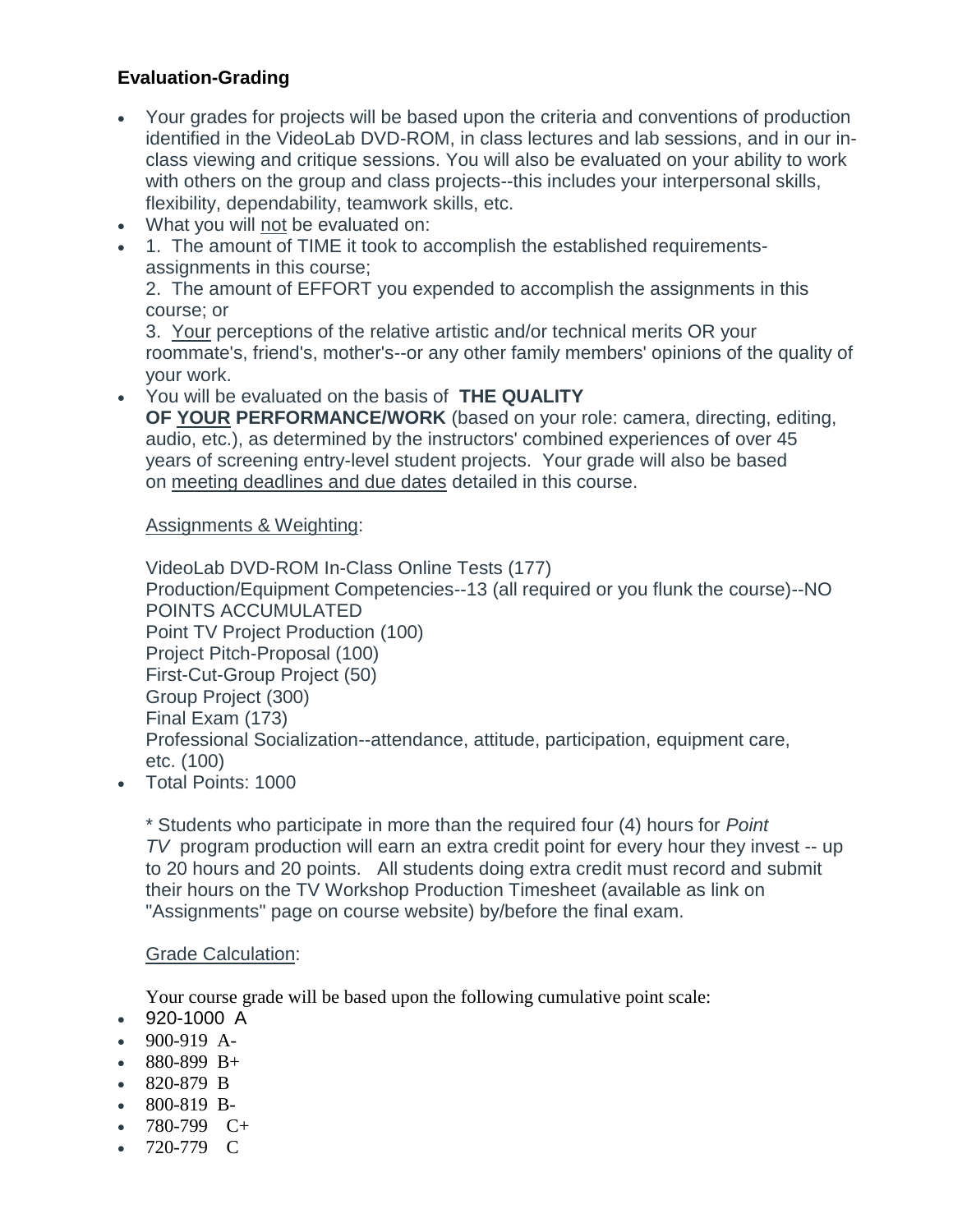- $-700-719$  C-
- $680-699$  D+
- $620-679$  D
- $600-619$  D-

### **Video Lab DVD-ROM**

- This course will include interactive DVD-ROM instruction on camera, lighting, audio, switching, editing, and the video production process. Our resource for this instruction will be Zettl's Video Lab 4.0 DVD-ROM. The DVD-ROM includes mini-video lectures, graphical and animated displays, interactive activities, and quizzes. You will need to load the DVD-ROM onto your laptop -- so that may be use the DVD on your own PC or Macintosh computer.
- You are required to go through all of the content on the DVD-ROM and complete all quiz questions in every section. This content and these questions will be included on the in-class, online, and timed tests that will occur throughout the semester. The "Schedule" page on this website includes all of the test dates.

### **Production Competencies**

**IMPORTANT NOTE!**

Be sure to PRINT OUT all of the competency forms and the "Competency Completion Check Sheet" (at the bottom of this page) ...AND...bring them all to the studio this coming Tuesday--the FIRST Field Competency lab.

- You must complete the thirteen (13) assigned (AND REQUIRED) production/equipment competencies **to pass this course**. You must complete them during class time, or during out-of-class time by yourself (or group members) or with a studio TA. Also, the competencies must be completed by the deadlines provided--AS NOTED ON THE COURSE SCHEDULE. AND you are responsible for placing your completed and initialed competencies in your competency folder, and checked off all competencies on the "competency completion check sheet" in your folder. Your folder is located in the COM 243 cabinet drawer in the studio office area.
- Here are the competencies:
- 1. Field Camera
	- 2. Field Lighting
	- 3. Field & Studio Sound
	- 4. Remote-Controlled Studio Cameras
	- 5. Studio Lighting
	- 6. Engineering
	- 7. Switcher & Servers
	- 8. \*Editing
	- 9. Teleprompter
	- 10. Performance
	- 11. Make-Up
	- 12. Graphics
	- 13. \*Directing
- \* NOTE: the directing competency is a pencil and paper exercise and is done as homework, and the edit competency is recorded on a DVD. Both of these competencies -- along with all of the other initialed competency forms -- must be placed into your competency file in the studio office area. All of the competency due dates are listed on the course schedule.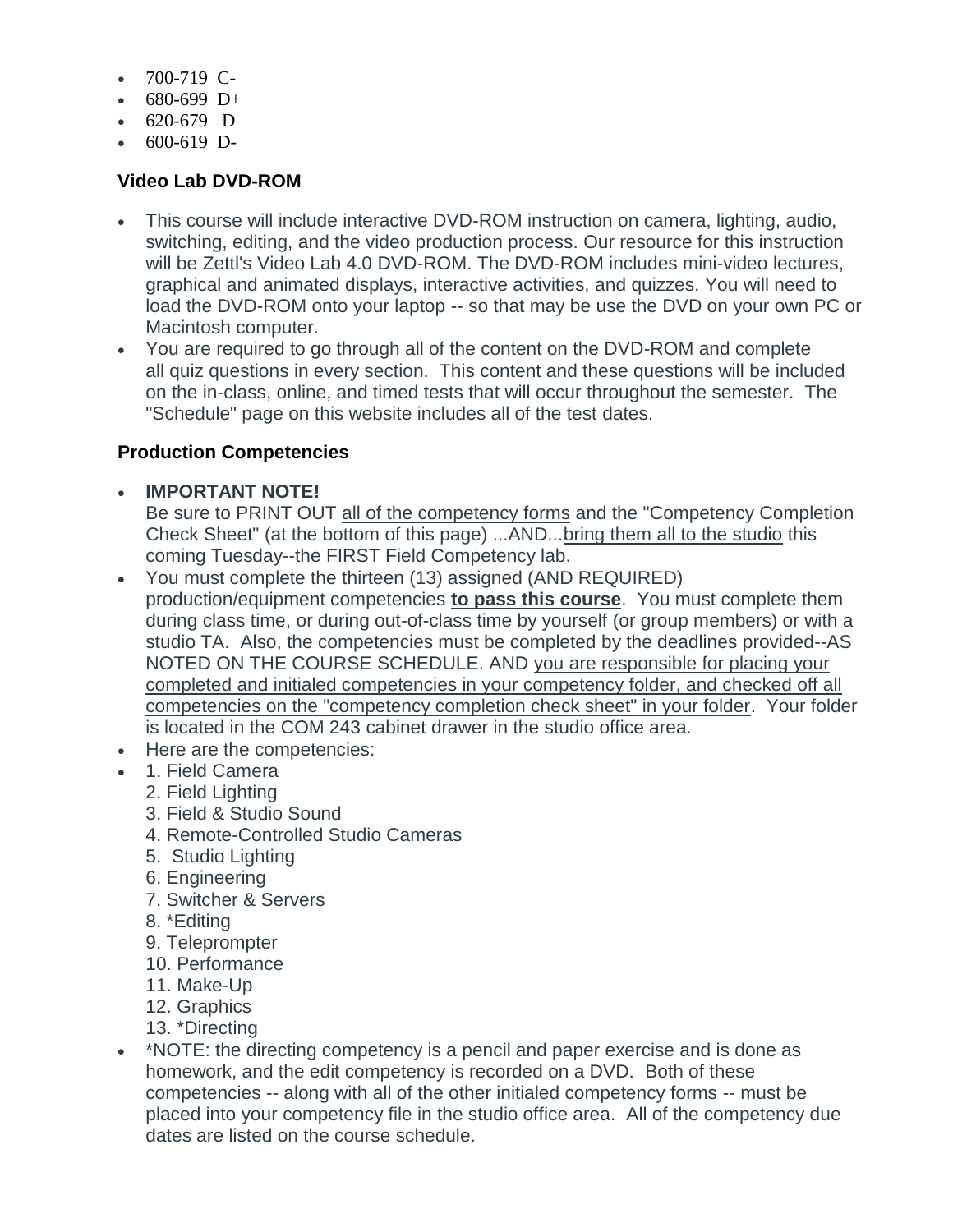- Links to the competency completion sheets are provided below. Some competencies will be started and **completed in lab sessions,** and others will require some out of class group or individual work. Please print out the "Competency Completion Check Sheet doc" (see below) and keep it in your competency folder in the studio office area. Be sure to bring your individual competency sheets on the day(s) that we are working on and completing these (or screening them in class)--based on the course schedule.
- **Competency Com[ple](https://canvas.pointloma.edu/courses/42837/files/2301335/download?wrap=1)tion Check Sheet Form: [COM 243 Competency Completion](https://canvas.pointloma.edu/courses/42837/files/2301335/download?wrap=1)  [Check-Sheet.docx](https://canvas.pointloma.edu/courses/42837/files/2301335/download?wrap=1)**
- **Competency Forms**
	- 1. [Field Camera Competency-1.docx](https://canvas.pointloma.edu/courses/42837/files/2301306/download?wrap=1)
- 2. [Studio & Field Sound Competencies.doc](https://canvas.pointloma.edu/courses/42837/files/2301313/download?wrap=1) **A**
- 3. [Field LightComp.docx](https://canvas.pointloma.edu/courses/42837/files/2301329/download?wrap=1)國
- 4. [Directing](https://canvas.pointloma.edu/courses/42837/files/2301326/download?wrap=1) the Short Film or News/Doc competencies (handout); Directing **[Competency](https://canvas.pointloma.edu/courses/42837/files/2301326/download?wrap=1)**

\*Media com majors do the short film or news/doc, and journalism and broadcast journalism do the news/doc competency

- 5. Editing--jAdobe Premiere editing software--form provided by Rick, and you can buy DVD from him. This competency REQUIRES ATTENDING TWO 3-HOUR EVENING EDIT SESSIONS. This competency (as with all of the others) ARE REQUIRED TO PASS THIS COURSE. So, all must attend, even if you already know Adobe Premiere editing--all must be able to work with our file management and other systems. See the Course Schedule and put these dates and times on your calendar as soon as possible. NO EXCUSES will be accepted for missing these sessions - except for death in the family or your own death.  $\div$ )
- 6. [EngineeringComp.doc](https://canvas.pointloma.edu/courses/42837/files/2301354/download?wrap=1)
- 7. StudioCamCompetency.doc
- 8. [Studio Lighting Competency.docx](https://canvas.pointloma.edu/courses/42837/files/2301356/download?wrap=1)
- 9. [GraphicCompetency.docx](https://canvas.pointloma.edu/courses/42837/files/2301358/download?wrap=1)
- 10. [Teleprompter Competency.doc](https://canvas.pointloma.edu/courses/42837/files/2301357/download?wrap=1)
- 11. [Switcher & Server Competency.doc](https://canvas.pointloma.edu/courses/42837/files/2301314/download?wrap=1)
- 12. [Make Up Competency.docx](https://canvas.pointloma.edu/courses/42837/files/2301362/download?wrap=1)
- $\bullet$  13. [PerformanceComp.doc](https://canvas.pointloma.edu/courses/42837/files/2301363/download?wrap=1)  $\blacksquare$ ; also, print out and bring to class: Performance [workshop.doc](https://canvas.pointloma.edu/courses/42837/files/2301364/download?wrap=1)
- $\bullet$

### **EXTREMELY IMPORTANT NOTE:**

 YOU ARE RESPONSIBLE TO PLACE YOUR COMPETENCIES IN YOUR COMPETENCY FOLDER IN THE CABINET IN THE STUDIO OFFICE--as you complete them. Be sure to use the check-sheet (see link provided above) to keep track of your completion of your competencies in your competency folder. At the end of the semester, your folder will be checked to document that all competencies are completed--with student name, date, and either instructor (Hueth or Moncauskas) or TA initials included on each competency form. If any competencies are not completely filled out or are missing from your folder, A COURSE GRADE OF "F" WILL BE ENTERED FOR THIS COURSE.

### **Schedule**

 This schedule contains course topics, the VideoLab DVD-ROM test dates, assignment and project due dates, competency due dates, and the two, evening, Adobe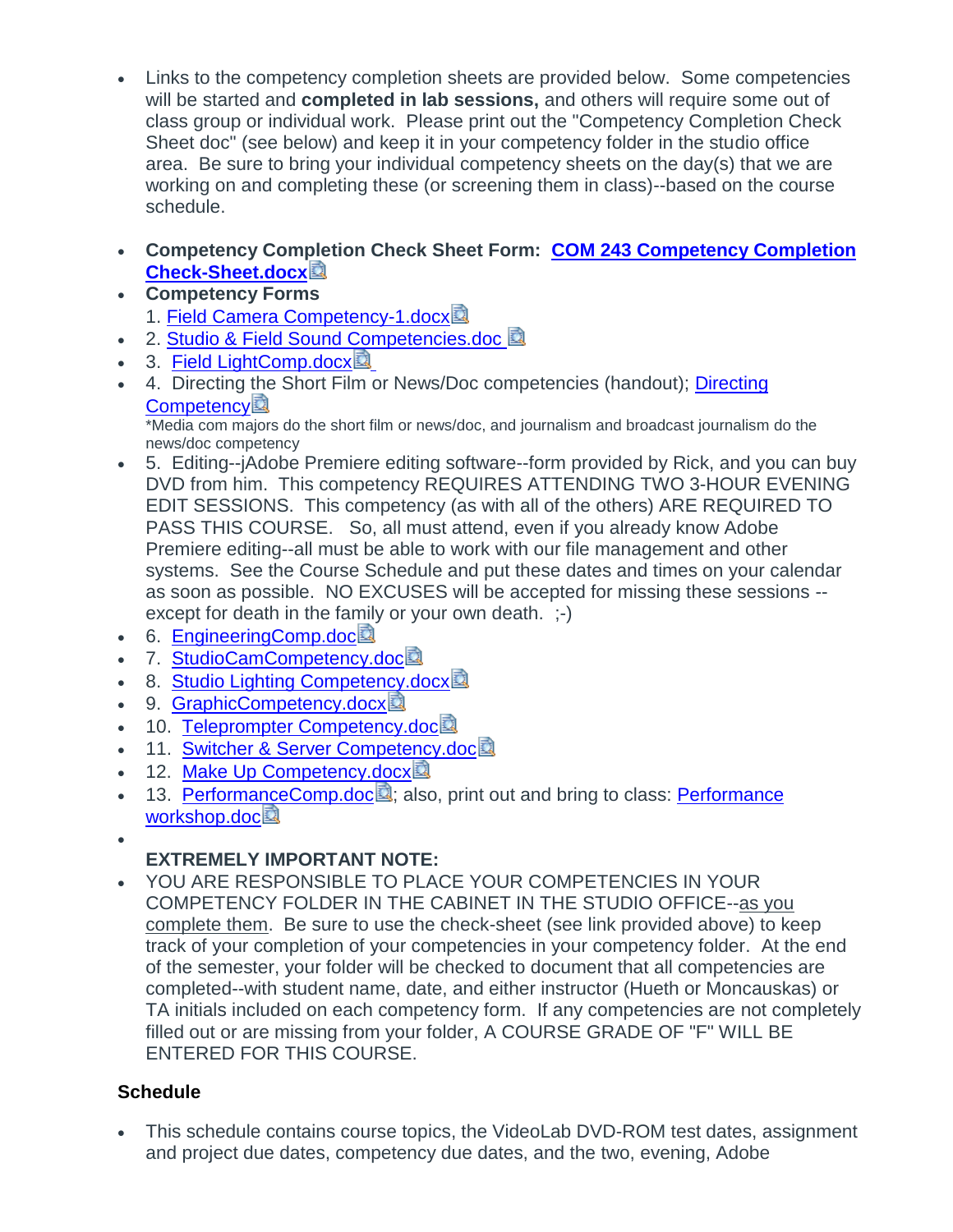Premiere editing workshops (BOTH SESSIONS REQUIRED ATTENDANCE) in this course.

- **WEEK 1**
- THURSDAY, 1/10/19 Meet: RLC 108 READING: none A. Student introductions & goals
	- B. Screen-scan sample *Studio 243* class project
	- C. Introduction to VideoLab DVD-ROM & Quiz Questions
	- D. T*he VideoLab DVD-ROM* and the in-class tests
- **WEEK 2**
- TUESDAY, 1/15/19 Meet: RLC 108 READING: Ch's 1, 2, 3 **Process Test (IN-CLASS & BRING YOUR LAPTOP!)**
	- A. Process test
	- B. Intro to course, syllabus, expectations
	- C. Pathos & the Elements of Drama
	- D. Studio tour and your production competencies folder
- THURSDAY, 1/17/19 Meet: RLC 108; then studio READING: Ch's 5, 6, 7, 8 **Camera Test (IN-CLASS & BRING YOUR LAPTOP!)**
	- A. Camera test-- in class
	- B. Pitch Assignment & Readings
	- C. Group Project Assignment
	- D. Intro to cameras, lenses, operation, and composition, etc. & tripods (studio)

# **WEEK 3**

 $\bullet$ 

 $\bullet$ 

 TUESDAY, 1/22/19 Meet: Studio **\*Bring all of your competency forms and the "Competency Completion Check Sheet" (with your names on all of them!)** \*Pick up cams and take to grassy area between Ryan Learning Center and Nicholson

Commons

READING: review camera chapters

A. Field camera set up and operation & Group Work: Start Field Camera Competency

- THURSDAY, 1/24/19 Meet: Studio
	- A. Pick up cameras and work on field camera competency
- **WEEK 4**
- TUESDAY, 1/29/19 Meet: RLC 108; then Studio READING: review 11 & 12 **Lighting Test (IN-CLASS & BRING YOUR LAPTOP!) FIELD CAMERA COMPETENCY DUE**
	- A. Screen field camera competency
	- B. Lighting treatments and angles
	- C. Lighting Kits & Set Up (in studio)

THURSDAY, 1/31/19 Meet: Meet: Studio: pick up lighting kits and take to RLC 108 READING: review lighting chapters

A. Start Field Lighting Competency: Group Work--Lighting an Indoor Set Group 1: 3-point

Group 2: 2-point dramatic --cameo

Group 3: 2-point dramatic w/BG color

Group 4: Silhouette, Umbrella, and bounce light

Group 5: outdoor set--using sun and bounce card(s)

**WEEK 5**

 $\bullet$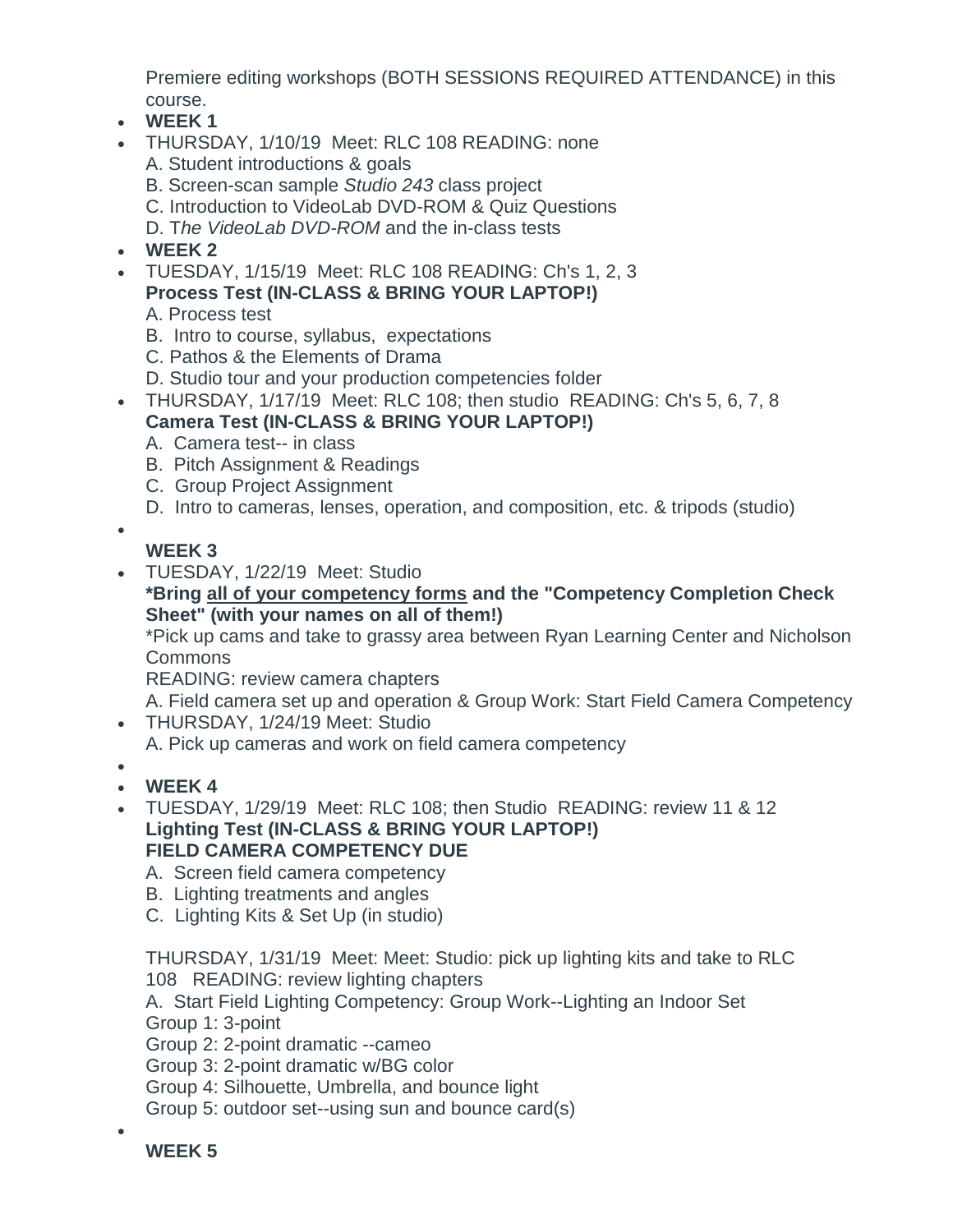TUESDAY, 2/5/19 Meet: RLC 108 READING: Ch's 9 & 10 **Audio Test (IN-CLASS & BRING YOUR LAPTOP!) FIELD LIGHTING COMPETENCY DUE**

A. Audio test

- B. Screen field lighting competencies
- C. Review microphones, controls, aesthetics
- D. Project Pitch Proposal Assignment (review and Q & A)
- THURSDAY, 2/7/19 Meet: Studio READING: review 9 & 10 A. Group A: Studio sound (in control rm); Group B: mic types, operation, placement (in studio)

 $\bullet$ 

# **WEEK 6**

- TUESDAY, 2/12/19 Meet: Studio READING: 11 & 12
	- A. Demo field sound competency
	- B. Pick up cameras, mics, etc., and work on field sound competency
- THURSDAY, 2/14/19 Meet: RLC 108 READING: handout/link to be provided **PROJECT PITCHES DUE**

A. Directing News and Documentary: Pre-Production Planning, Process, Terminology & Technique

B. Screen news stories and documentary clips

C. Directing Competency: Envisioning and Directing a News/Doc (for news/doc project students)

 $\bullet$ 

- **WEEK 7**
- TUESDAY, 2/19/19 Meet: RLC 108 READING: review lighting ch's; ch. 19 A. Directing The Short Film: Pre-Production Planning, Process, Terminology & **Technique**
- $\bullet$

 $\bullet$ 

THURSDAY, 2/21/19 Meet: RLC 108 READING: ch. 17.2, and handout/link to be provided

### **SOUND COMPETENCY DUE**

- **Editing Test (IN-CLASS & BRING YOUR LAPTOP!)**
- A. Editing Test
- B. Screen sound competency
- C. Editing: How it Works, Functions, Principles

### **WEEK 8**

- MONDAY, 2/25/19 -- **ADOBE PREMIERE (AP) EDIT LAB 1 IN BRESEE LAB, 6-9 P.M.**
- TUESDAY, 2/26/19 Meet: RLC 108 READING: review chapter 19; read ch. 20 **DIRECTING COMPETENCY DUE--just put in your file**

A. Project Pitches returned, projects selected, & create group project production teams

C. Case Study & Process: Editing a News Story/Documentary program

THURSDAY, 2/28/19 Meet: RLC 108 READING: review ch's 19 & 20 A. Case Study & Process: Editing a News Story/Documentary program (continued) B. Case Study & Process: Editing a Short Film

# **WEEK 9--NO CLASSES (SPRING BREAK)**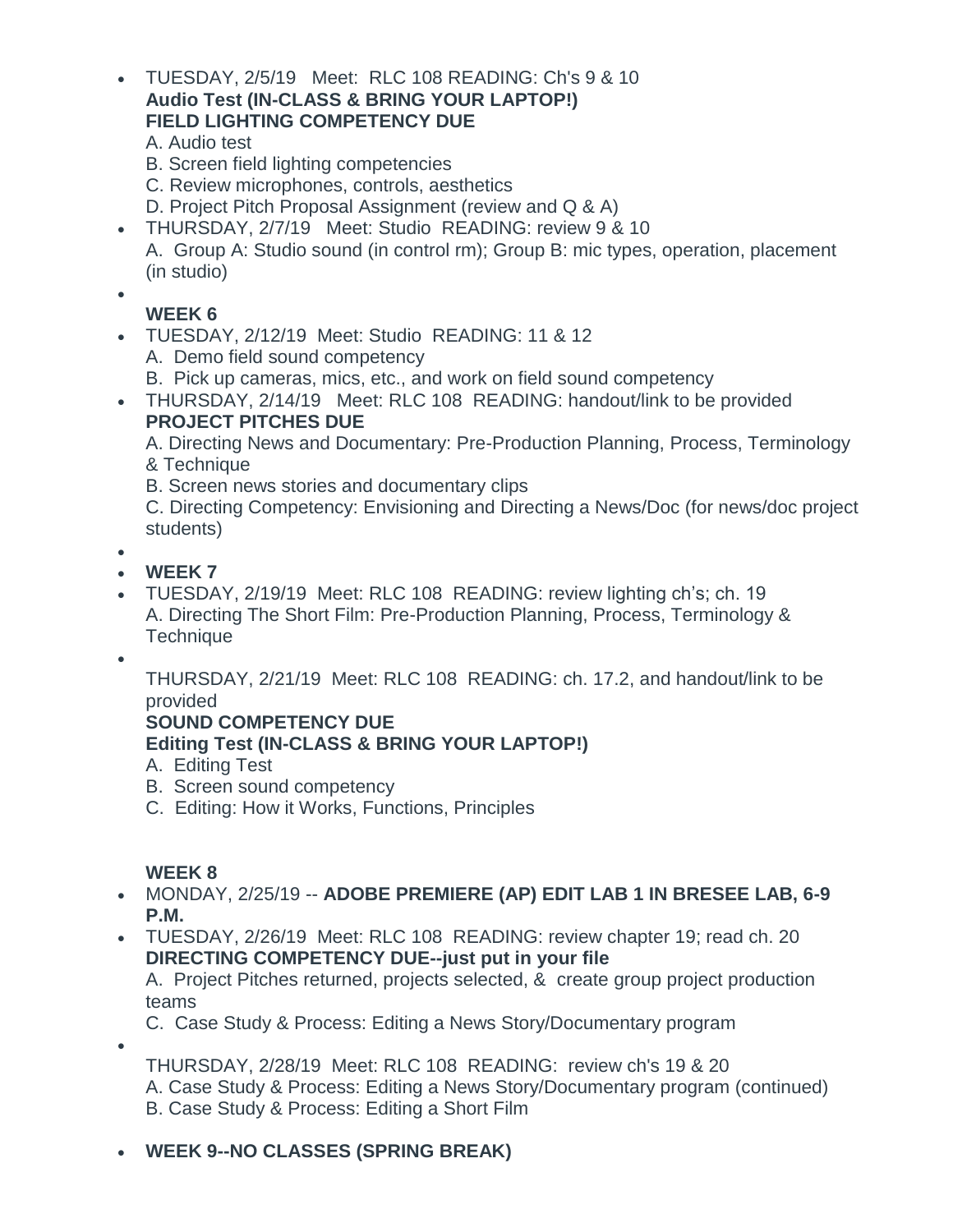- $\bullet$ **WEEK 10**
- **MONDAY, 3/13/19 -- ADOBE PREMIERE (AP) EDIT LAB 2 IN BRESEE LAB, 6-9 P.M.**
- TUESDAY, 3/12/19 Meet: Studio READING: review ch's 6-8 **STUDIO CAMERA COMPETENCY DUE--bring form to class** A. Remote control studio camera operation & jib camera operation & practice B. Complete studio camera operation competency--bring to studio
- THURSDAY, 3/14/19 Meet: Studio READING: review ch. 6.2 **ENGINEERING COMPETENCY DUE--bring to class** A. Intro to Engineering: White Balance, Waveform Monitors, Shading, etc. B. Complete engineering competency  $\bullet$
- **WEEK 11**
- TUESDAY, 3/19/19 MEET: Studio READING: review ch's 11 & 12 **EDITING COMPETENCY DUE**
	- A. Studio lighting: equipment, operations, techniques
- THURSDAY, 3/21/19 MEET: RLC 108 & studio READING: Chapters 13 & 14; review ch. 5

# **Switching Test (IN-CLASS & BRING YOUR LAPTOP!)**

A. Switching test

B. Group A: Intro to Video Recording & Storage Systems, Effects and Switching; Group B: Adobe Premiere -- transitions & visual FX

- $\bullet$ 
	- **WEEK 12**
- TUESDAY, 3/26/198 Meet: Studio READING: review ch's 13 & 14 **TD-SWITCHING COMPETENCY DUE--bring to studio STUDIO LIGHTING COMPETENCY DUE--put in folder** A. All complete switcher competency
- $\bullet$

 $\bullet$ 

THURSDAY, 3/28/19 Meet: RLC 108 READING: review ch's 13 & 14 **GROUP PROJECTS (1ST CUT) DUE**

A. Screen 1st cuts-group projects

# **WEEK 13**

- TUESDAY, 4/2/19 Meet: Studio READING: Chapter 16 A. Group A: Teleprompter Operation B. Group B: Performance C. Teleprompter, Performance, and Make Up Competency Prep
- THURSDAY, 4/4/19 Meet: Studio READING: review chapter 16 **TELEPROMPTER, PERFORMANCE & MAKE-UP COMPETENCIES DUE--bring to studio**

A. Complete Teleprompter, Performance, and Make Up Competencies

- $\bullet$
- **WEEK 14**
- TUESDAY, 4/9/19 --NO CLASS MEETING (BEA-NAB CONFERENCE)
- THURSDAY, 4/11/19 Meet: RLC 108 READING: Chapter 15.1 A. Aesthetics & techniques of graphics
- $\bullet$
- **WEEK 15**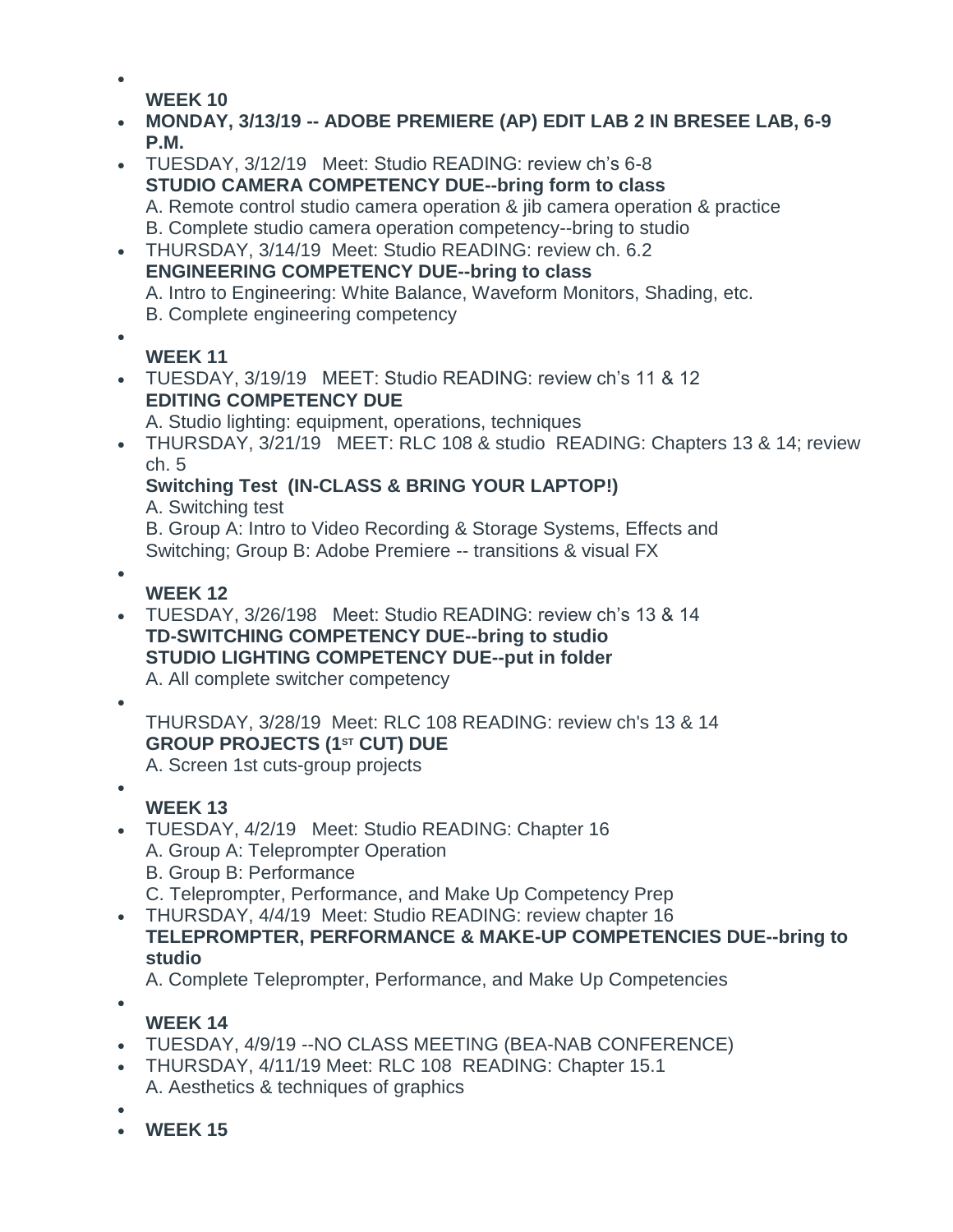- TUESDAY 4/16/19 Meet: Studio READING: review 15.1
	- A. Xpressions graphics software—operational features & graphics competency
- $\bullet$

 $\bullet$ 

THURSDAY, 4/18/19 Meet: RLC 108 READING: Chapters 1-4 **GROUP PROJECTS (FINAL CUT) DUE**

A. Screen projects

B. Discuss & plan *Studio 243* class project: process & timeline, leadership roles, crew assignments, etc.

### **WEEK 16**

- TUESDAY, 4/23/19 Meet: Studio READING: review appropriate ch's based on project role on *Studio 243* **GRAPHICS COMPETENCY DUE--save your graphics competency in Xpressions "COM 243 FALL 2018 Graphics Competency" folder** A. Rehearse *Studio 243*
- THURSDAY, 4/25/19 Meet: Studio READING: review as needed A. *Studio 243* taping
- $\bullet$
- **FINAL EXAM: THURSDAY, MAY 2, 2019, 1:30-4:00 P.M.**

### **PLNU Academic Behavior Policy & Film/TV/Radio Content Policies**

See the university's new policy included in the PLNU undergraduate handbook:

Both faculty and students at Point Loma Nazarene University have the right to expect a safe and ordered environment for learning. Any student behavior that is disruptive or threatening is a serious affront to Point Loma Nazarene University as a learning community. Students who fail to adhere to appropriate academic behavioral standards may be subject to discipline. Although faculty members communicate general student expectations in their syllabi and disruptive student conduct is already addressed in the Undergraduate Student Handbook, the purpose of this policy is to clarify what constitutes disruptive behavior in the academic setting and what actions faculty and relevant administrative offices may take in response to such disruptive student behavior.

"Disruption," as applied to the academic setting, means classroom, instructor or classmaterelated student behavior that a reasonable faculty member would view as interfering with or deviating from normal classroom, class-related, or other faculty-student activity (advising, cocurricular involvement, etc.). Faculty members are encouraged to communicate positive behavior expectations at the first class session and to include them in course syllabi. Examples of disruptive classroom behavior include, but are not limited to:

- persistent speaking without being recognized or interrupting the instructor or other speakers;
- overt inattentiveness (sleeping or reading the newspaper in class);
- inordinate or inappropriate demands for instructor or classroom time or attention;
- unauthorized use of cell phone or computer;
- behavior that distracts the class from the subject matter or discussion;
- unwanted contact with a classmate in person, via social media or other means;
- inappropriate public displays of affection;
- refusal to comply with reasonable instructor direction; and/or
- invasion of personal space, physical threats, harassing behavior or personal insults.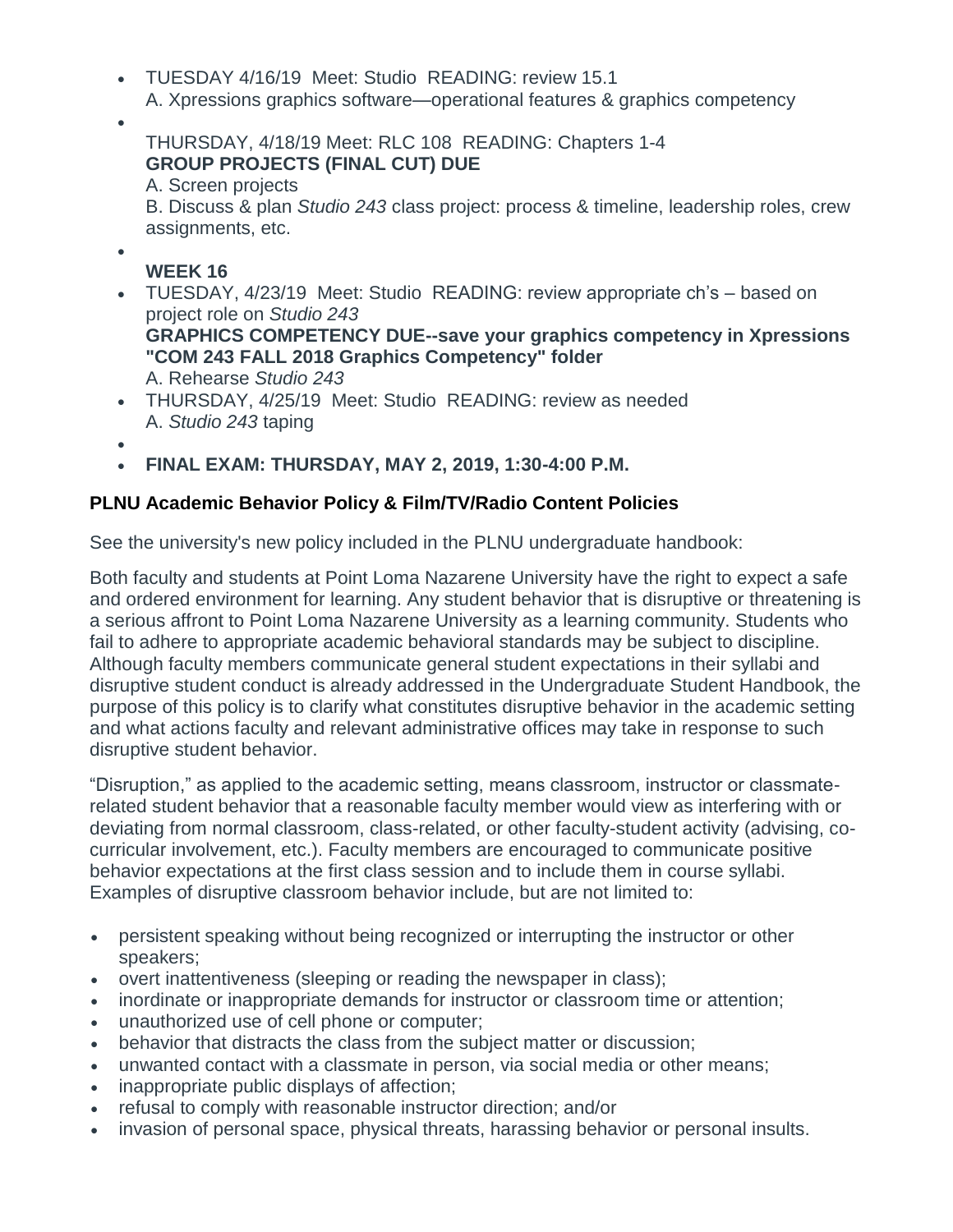The policy applies if the behavior is reported by a faculty member or academic administrator and occurs exclusively or primarily in a student-faculty member interaction. Incidents which involve both academic and non-academic behavior may result in responses coordinated by the Vice Provost for Academic Administration and the Dean of Students.

Civil and polite expression of disagreement with the course instructor, during times when the instructor permits discussion, is not in itself disruptive behavior and is not prohibited.

Some students possess medical or psychological conditions that may affect functioning within the standards of the university. Although such students may be considered disabled and are protected under the Rehabilitation Act/ADA, they are required to meet the fundamental university academic and behavioral policy as described in the Student Handbook, Undergraduate Catalog and/or faculty syllabi.

### **Human Sexuality**

Given the content of present-day film and television media, human sexuality is portrayed in ways that go outside of the boundaries of acceptable behavior of the university and the sponsoring organization of PLNU...the Church of the Nazarene.

See the "Human Sexuality" section of the PLNU Student Handbook below...AND...the human sexuality statement of the Manual of the Church of the Nazarene (pp. 56-57). These statements express the values, beliefs, and behaviors related to human sexuality. They also serve as limits for PLNU student films, television, and radio shows. Students are not allowed to produce media that portray messages that serve to socialize, normalize, and/or glorify human sexuality that goes beyond the parameters included in these documents. Therefore, students are not allowed to produce such programs in PLNU media communication courses.

### **PLNU Handbook, 2019: HUMAN SEXUALITY**

PLNU affirms the view of the Church of the Nazarene that human sexuality is one expression of holiness and beauty that God the Creator intended. Because all human beings are created in the image of God, they are of inestimable value and worth. As a result we believe that human sexuality is meant to include more than the sensual experience, and is a gift of God designed to reflect the whole of our physical and relational createdness. It is God's intention that in the sacramental union of marriage a man and woman may experience the joy and pleasure of sexual intimacy and from this act of intimate love new life may enter the world and into a covenantal community of care.

- Students are expected to abstain from sexual intimacy outside of heterosexual marriage.
- PLNU affirms that all human life, including life developing in the womb, is created by God in His image and is, therefore, to be nurtured, supported, and protected. A student, whether single or married, who becomes pregnant will receive grace-filled care and support within the PLNU community.
- PLNU seeks to be a community where lesbian, gay, bisexual, transgender and intersex persons are treated with dignity, grace, and holy love in the Spirit of Christ. We recognize the complexity of current issues related to same-sex attraction, same-sex marriage, and gender identity. The university desires to faithfully care for all students while engaging these conversations with respect, care, humility, courage, and discernment.
- A student (or potential student) who needs assistance with matters related to gender identity (such as gender dysphoria, sexually ambiguous birth, legally altered birth documentation) is invited to discuss these concerns with the Associate Dean of Student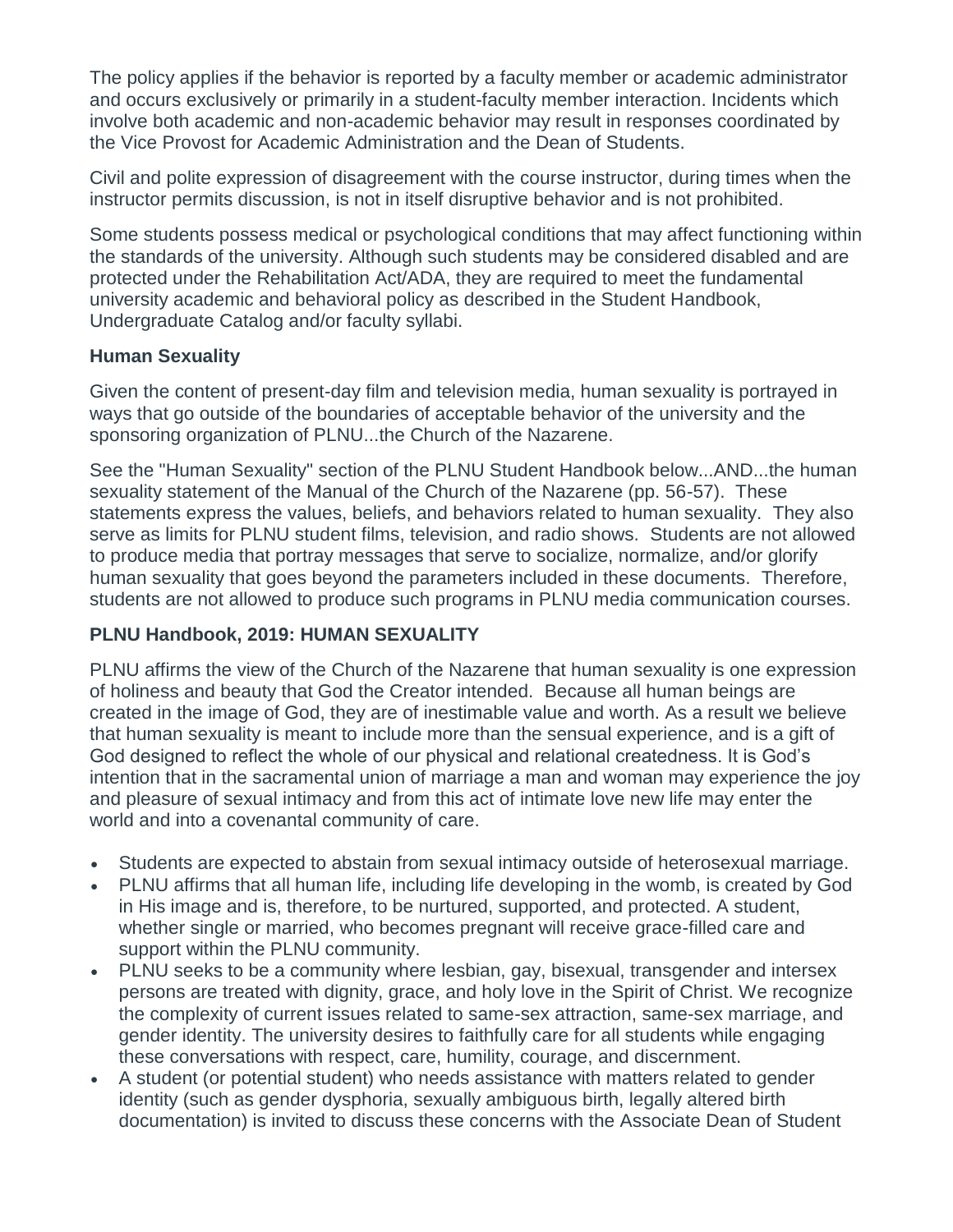Success and Wellness, who will provide support, care, and assistance in accessing university resources.

- Residential Life housing assignments, intercollegiate athletic team assignments, use of single gender restrooms, and locker rooms are consistent with one's assigned sex at birth.
- Developing a holistic Christian sexual ethic during the years of young adulthood is both challenging and rewarding. PLNU is a vital Christian community of Wesleyan heritage committed to helping our students develop and live out a holistic Christian sexual ethic while part of this community.

### **"Human Sexuality," Manual: Church of the Nazarene (2013-2017)**

### D. Human Sexuality

32. The Church of the Nazarene views human sexuality as one expression of the holiness and beauty that God the Creator intended for His creation. It is one of the ways by which the covenant between a husband and a wife is sealed and expressed. Christians are to understand that in marriage human sexuality can and ought to be sanctified by God. Human sexuality achieves fulfillment only as a sign of comprehensive love and loyalty. Christian husbands and wives should view sexuality as a part of their much larger commitment to one another and to Christ from whom the meaning of life is drawn.

The Christian home should serve as a setting for teaching children the sacred character of human sexuality and for showing them how its meaning is fulfilled in the context of love, fidelity, and patience.

Our ministers and Christian educators should state clearly the Christian understanding of human sexuality, urging Christians to celebrate its rightful excellence, and rigorously to guard against its betrayal and distortion.

Sexuality misses its purpose when treated as an end in itself or when cheapened by using another person to satisfy pornographic and perverted sexual interests. We view all forms of sexual intimacy that occur outside the covenant of heterosexual marriage as sinful distortions of the holiness and beauty God intended for it.

Homosexuality is one means by which human sexuality is perverted. We recognize the depth of the perversion that leads to homosexual acts but affirm the biblical position that such acts are sinful and subject to the wrath of God. We believe the grace of God sufficient to overcome the practice of homosexuality (1 Corinthians 6:9-11). We deplore any action or statement that would seem to imply compatibility between Christian morality and the practice of homosexuality. We urge clear preaching and teaching concerning Bible standards of sexual morality.

(Genesis 1:27; 19:1-25; Leviticus 20:13; Romans 1:26-27; 1 Corinthians 6:9-11; 1 Timothy 1:8-10)

### **PLNU ATTENDANCE AND PARTICIPATION POLICY <b>®**

Regular and punctual attendance at all classes is considered essential to optimum academic achievement. If the student is absent from more than 10 percent of class meetings, the faculty member can file a written report which may result in de-enrollment. If the absences exceed 20 percent, the student may be de-enrolled without notice until the university drop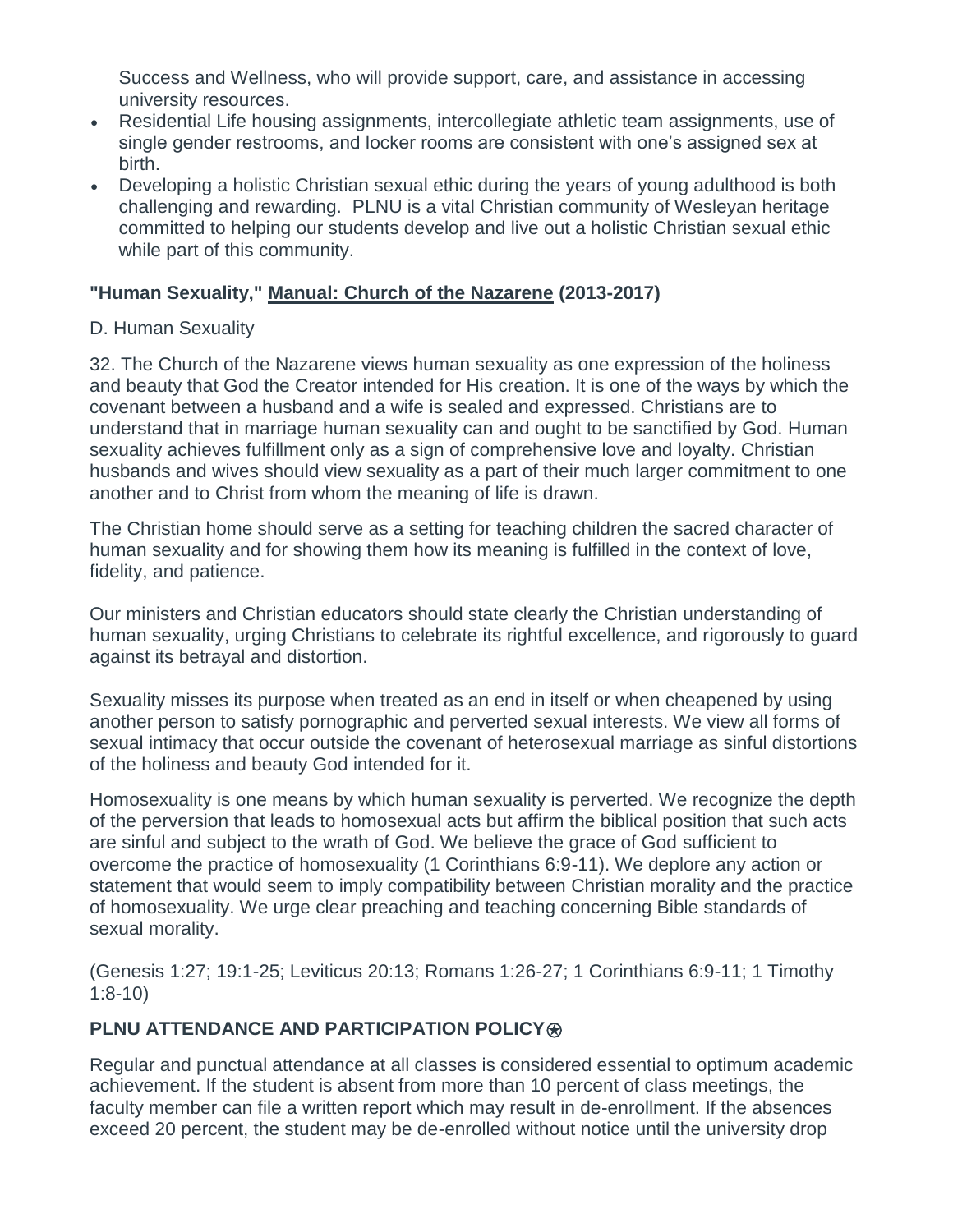date or, after that date, receive the appropriate grade for their work and participation. See [Academic Policies](http://catalog.pointloma.edu/content.php?catoid=18&navoid=1278) in the Undergraduate Academic Catalog.

### **Project Pitch-Proposal**

**Due** Feb 14 by 1:30pm

**Points** 100

**Submitting** a file upload

**File Types** doc and docx

**Purpose:** *students will learn how to pitch an idea for a film or television project.*

**Learning Outcomes:** *students will demonstrate their knowledge and understanding of a project pitch for a film or television project.*

Your task for this assignment is compose a pitch-proposal for a television or film project that is good enough to be selected for a group project in this course. The instructor will read all of the pitches and select the project ideas that will be developed and produced this semester. We are looking for the most interesting, creative, and producible projects at this level and for this course. Students are allowed to choose (or will be assigned) to the projects that are selected to be produced in this course. You have two different project options for this assignment.

#### **OPTION 1: A Feature News or Hard News Story Package OR a Short Documentary**

This is for those interested in news and documentary--including multimedia journalism o or media com (and other) majors. The feature story can be a one (1) or two (2) person project. The short documentary (5-minutes or longer) can be a 3-person team project - depending upon the length and complexity.

*Package Option:* this should be a compelling, news-worthy hard news or feature story. It can be a story based on what's going on in the PLNU campus (*bubble*) or out in the world. Program length: 1:30-2:00 (or longer--the story determines the length). This must include the typical video and sound components to show the story: a reporter VO narration that carries the story and includes an opening, lead-ins to soundbites (soundbites = short interview clips), transitional narration and a closing; the story should have LOTS OF great video b-roll that shows us what the story is about. In other words, this is not a radio class and your project can't be just a long and boring talking head television news story.

*Short Doc Option:* this should also be a visual story too, and some options are provided below (or another one that you have!).

PLNU-based topics/issues:

1. A campus event (social, sports, guest speaker, etc.) -- eg. we do have interviews of Nazarene scientists and religion and philosophy professors talking about the creationevolution perspectives and controversy...could be used as a basis for filling out a story about this controversial topic.

2. A campus organization or club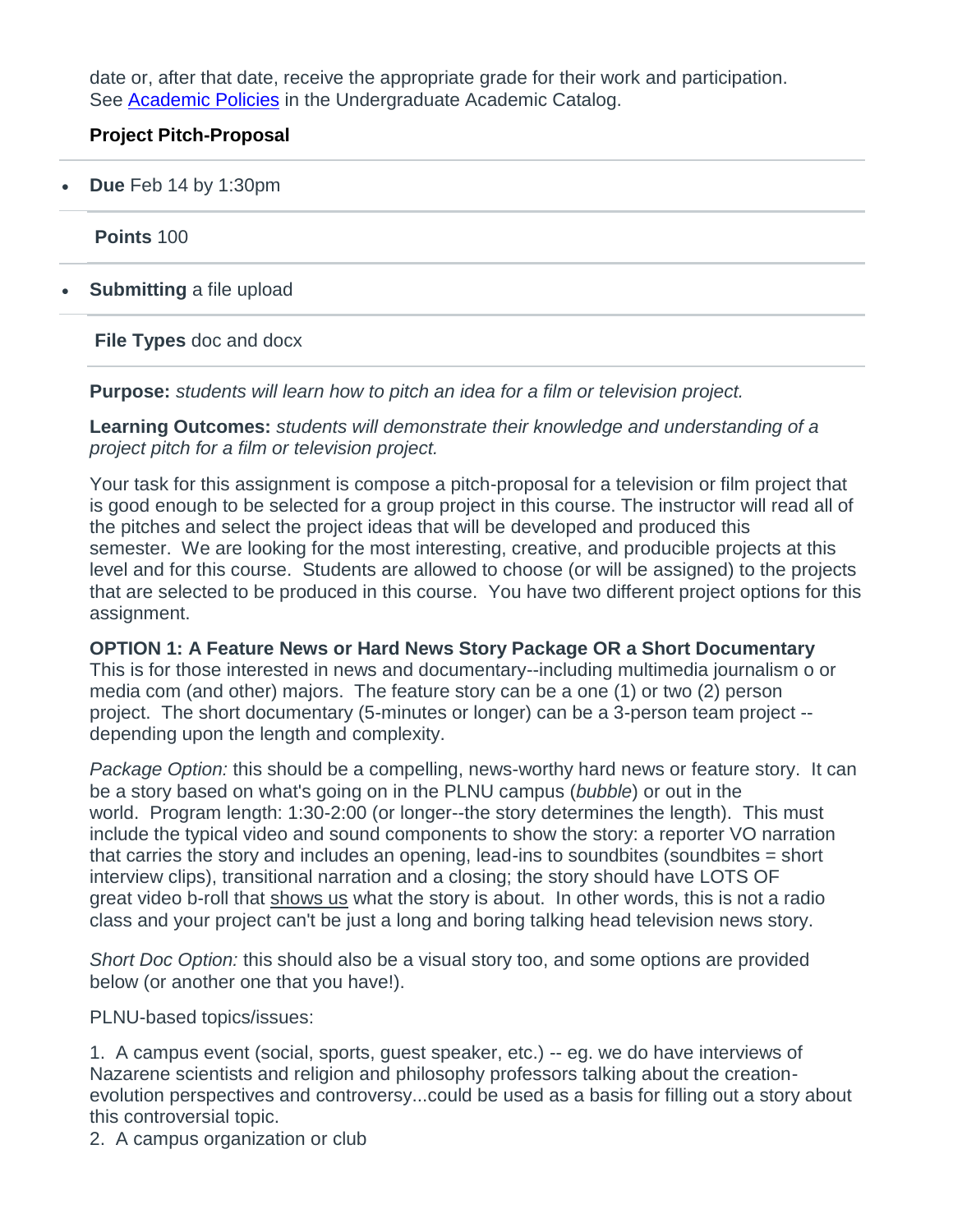3. A *unique* person (faculty, student or staff)

4. Issue or topic of importance to PLNU students (see issues of past Point Weekly's for ideas)

5. A local San Diego topic, issue, person, place, or event that is newsworthy

6. A local, national, or international topic or subject that you have some knowledge and passion for and can localize and feature a PLNU or San Diego perspective -- this must be approved by the instructor.

Each team member will have multiple roles in this project, as writer-producer, reporternarrator, camera operator, lighting, sound, directing, and editing...and these must be included on the end credits for this project.

### **OPTION 2: A Short Film**

This is for media comm (and other) majors who are interested in film

A short film based on an existing story or a story that you create from scratch. This film must include a complete story using images and sounds and NO VOICES/DIALOGUE/ NARRATION, ETC. You may include music, ambient sound, NAT SOUND, or sound FX. Ideal program length: 2-5 minutes (MAXIMUM). You cannot go over the five (5) minute length, as the cumulative lengths of all of the group projects must be 35 minutes (or less)

. This is to be a two (2) to four (4) person team project. Teams will (ideally) be selfselected. Those who are not on a team will be assigned to a team by the instructor. Possible themes/ideas:

- 1. A Date Gone Bad (or one that went well)
- 2. Love at First Sight
- 3. A Comical or Embarrassing Moment
- 4. Caught in the Act (please, no sexual content)
- 5. A Problem Resolved

6. Made to \_\_\_\_\_\_\_\_\_ (you fill in the blank with something you or someone else was created/made to do)

7. Your own idea (to be approved by instructor)

Each team will determine each group member's responsibility(ies) and be evaluated on their role in the project. Prospective tasks/roles for each team are listed below (also, see the text or CD-ROM to review tasks for each of these roles):

- 1. Writer
- 2. Producer
- 3. Director
- 4. Camera Operator & Lighting (*Director of Photography* or *DP*)
- 5. Sound
- 6. Production Director/Art Director (includes: working on lighting design, setting, props,

graphics, make up, costuming, etc.)

- 7. Editing
- 8. Talent--you may use students in this course, or acquire talent elsewhere

### **Pitch Assignment Content**

Your pitch must include the following things: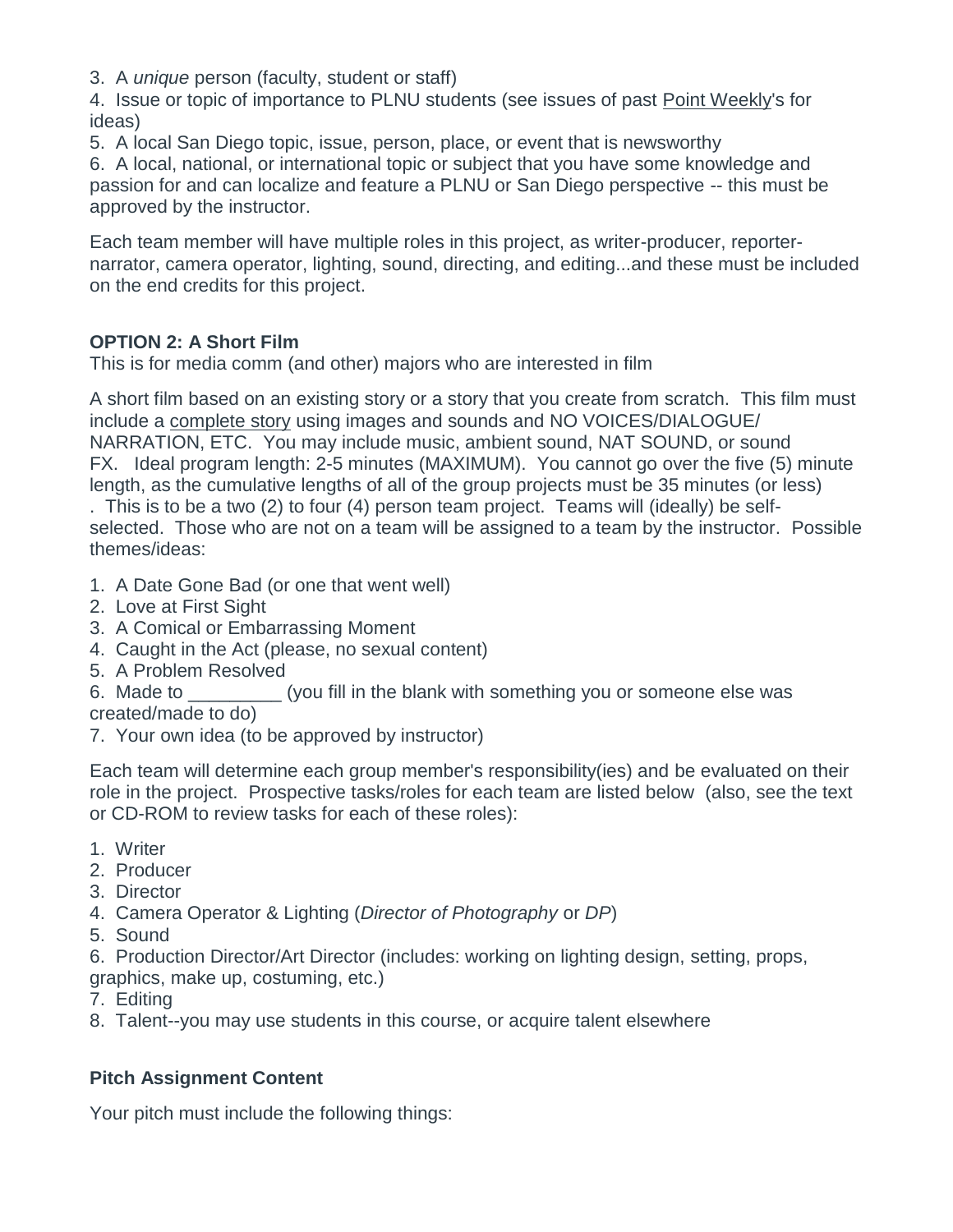1. A cover page with your name and the other name(s) of other students in the course who have consented to be team members on your project. Also, include each person's role in the project, and the title and length of the project;

2. For a *news package OR short documentary*: a treatment or full script--see link to an example of a treatment below. The treatment includes information about the story and the imagery and sounds that you are going to include to show the story. Also, include a section of the package that includes a script with examples of narration, etc. -- see examples of a script below.

OR

2. For a *short film*--minimally--you must submit a logline and a synopsis for your short film. See the link below to a short reading that includes an example of a logline and synopsis for a short film. Or, better yet, provide a complete script for your short film. See the link to a short film script below. Note that the script includes scenic descriptions of the character's actions, etc. AND dialogue. Since your film will not include dialogue, the script should only include the scenic descriptions of place and character action that reveal the story.

NOTE: the more information and detail that you provide-- the

better. A detailed and complete treatment and a portion of a script OR for a short film--a complete script-- is best. The more detail that you provide in your proposal, the better chance that you'll have of getting helpful feedback and guidance from the instructor AND the better chance that you'll have of getting a good grade on this assignment AND a better chance of getting your project selected for production AND the better chance you'll have of getting an outstanding grade on the finished project. There's a strong correlation between very careful and detailed thinking on this pitch-proposal and an above-average to outstanding grade on the group project.

### **Links to Examples:**

A treatment for a news package. This is a treatment for a documentary--which is any news story that is longer than five (5) minutes long. However, it does include the language, content, and writing style for a treatment--so use it as a model for your news package treatment. It, obviously, doesn't need to be as long as this treatment. But it should reveal the story and how you're going to present the content in your news package. [Documentary Treatment](https://canvas.pointloma.edu/courses/42837/files/2301321/download?verifier=frBh4wpq7IdqDkEO30k3PQqYli2XrKmDz8DasOix&wrap=1)  [Example-The Step Ladder.docx](https://canvas.pointloma.edu/courses/42837/files/2301321/download?verifier=frBh4wpq7IdqDkEO30k3PQqYli2XrKmDz8DasOix&wrap=1)

A logline and synopsis for a short film: *[The Martyr](https://canvas.pointloma.edu/courses/42837/files/2301334/download?verifier=LWgc5nnyKlsfMTmBwuT3Oc3TTeifAcAmZMiLAGG6&wrap=1)*

Link to 2-column script format (for news package or documentary): [Documentary Script](https://canvas.pointloma.edu/courses/42837/files/2301308/download?verifier=0rqHahL4IMmilQCPLmwq1QDj1m4Bfn7aIwiKujjb&wrap=1)  [Sample --The Step Ladder.docx](https://canvas.pointloma.edu/courses/42837/files/2301308/download?verifier=0rqHahL4IMmilQCPLmwq1QDj1m4Bfn7aIwiKujjb&wrap=1)

Here's a screenplay script example (for short film): [Life of Pi.pdf](https://canvas.pointloma.edu/courses/42837/files/2301293/download?verifier=VfrJ03P9yKoZZGazScM2jmpQOWYbuTROWB8oaPWf&wrap=1).

### **What We're Looking For?**

Who has the best and most creative and most interesting project concepts?! And can these projects be well-produced at this level?

Grading Criteria:

An interesting and complete story that is clear, visually compelling, and will be engaging and entertaining to watch. Points will be deducted for vague or incomplete stories or incomplete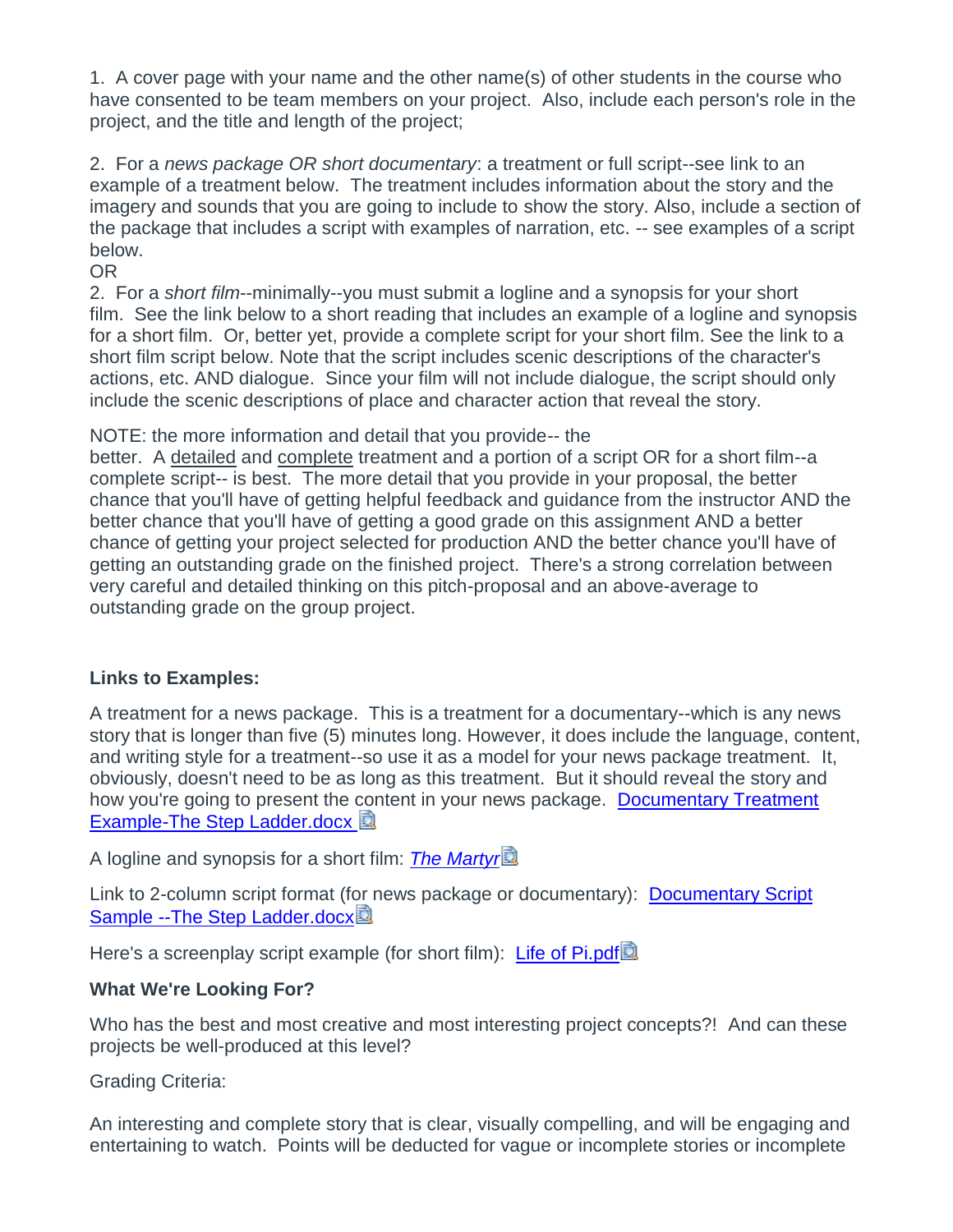content that is required and described in this assignment. PLEASE POST YOUR ASSIGNMENTS ON CANVAS WEBSITE.

100 POINTS

### **DUE DATE:**

#### **OCTOBER 4, 2018, 1:30 P.M.**

#### **First Cut-Group Project**

**Due** Mar 28 by 1:30pm

**Points** 50

#### **FIRST CUT--Completed Group Project**

You must submit a complete first-cut of your project on a DVD. PLEASE include show title and producer's name on the DVD (use a black marker). Also, please submit a sheet of paper that includes the title of the project and the names of those in your group. We will screen the projects in class, and you will receive a formative evaluation -- like the field camera, lighting, sound, and other competency evaluations. Rick and I will provide a critique of the project (strengths and weaknesses and areas needing improvement) AND a grade that you would receive for the project **if** you were to submit it as your final edited project for evaluation and grading. You will have the opportunity to use this information to make improvements on the project *before* the final project deadline.

#### **DUE: THURSDAY, MARCH 28, 2019 -- IN CLASS**

#### **Final Cut-Group Project**

**Due** Apr 18 by 1:30pm

#### **Points** 300

You must submit your completed project for screening and planning for our *Studio 243* class project that you'll be involved in producing in the studio during the last week of classes.

Please submit the following:

1. A copy of your group project on a DVD for easy screening. PLEASE include show title and producer's name on the DVD (use a black marker) ;and

2. A sheet of paper that includes the project title and the names and roles of each classmember in your group.

SPECIAL NOTE: Every project must include the following (in the order shown below) on the final edited version of the project that is submitted:

\* A program countdown (there should be an Adobe Premiere graphical countdown feature)

\* If a short film, an appropriately-stylized graphical program title at some point during the